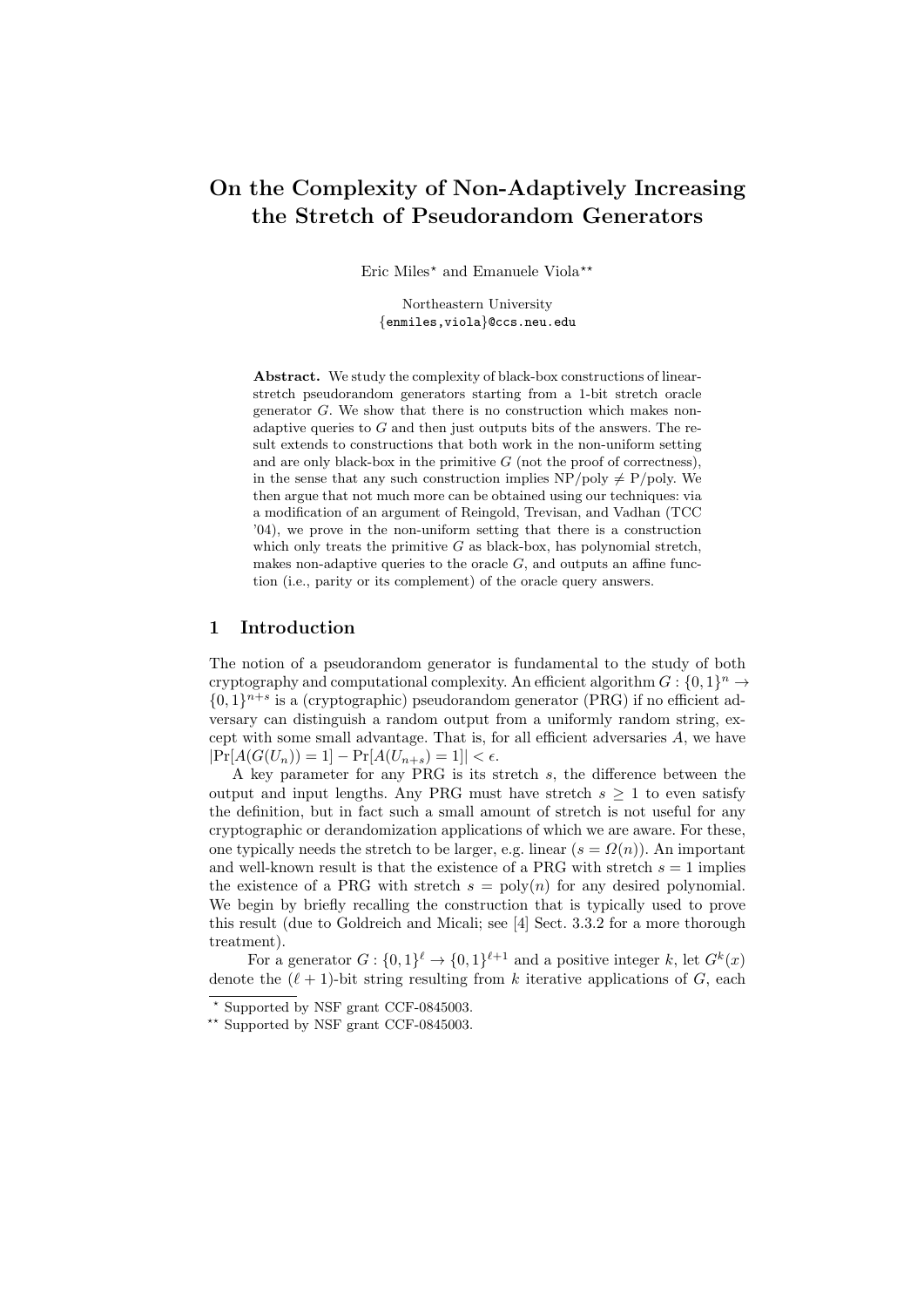time using the first  $\ell$  bits of the previous output as input, and using x as input for the first invocation. Then, the "stretch-increasing" construction  $H^{(\cdot)}: \{0,1\}^{\ell} \to$  $\{0,1\}^m$  is defined as

$$
H^{G}(x) := G^{1}(x)_{\ell+1} \circ G^{2}(x)_{\ell+1} \circ \cdots \circ G^{m}(x)_{\ell+1}.
$$
 (1)

That is,  $H$  iteratively queries  $G$  as described above, and outputs the final bit of each answer.

An aspect of the Goldreich-Micali construction that we would like to stress is that the queries  $H$  makes to its oracle are adaptive, in the sense that the ith query can be determined only after the answer to the  $(i - 1)$ th query has been received. The presence of adaptivity in such constructions is of particular importance when considering the existence of cryptographic primitives in "low" complexity classes. The celebrated work of Applebaum et al. [1], in combination with the recent (non-adaptive) construction of Haitner et al. [7], demonstrates the existence of PRGs computable in  $NC<sup>0</sup>$  under the assumption that there exist one-way functions computable in  $NC<sup>1</sup>$ . However, the resulting PRGs have sublinear stretch, and the application of construction (1) would place them outside of  $NC<sup>0</sup>$ .

Finally, we note that construction (1) only outputs bits of the answers it gets back from the queries, with no additional computation performed.

Informal discussion of our results. In this paper we study the complexity of increasing the stretch of cryptographic PRGs. We work in the setting of blackbox constructions, which is explained in detail later. Informally, our first main result says that there can be no linear-stretch construction that makes nonadaptive queries and outputs only bits of its answers. For example, this rules out constructions which make non-adaptive queries and always output the last bit of the query answers, or even the entire query answers. Thus, linear-stretch constructions require either adaptive queries or postprocessing the queries in a more sophisticated way than just projecting. Our proof of this result is similar to one by Gennaro, Gertner, Katz, and Trevisan [3] who prove that constructions of generators with stretch s from one-way permutations must make  $\geq \Omega(s/\log(\text{security}))$  queries. But note that our work is incomparable to theirs because we do not bound the number of queries (our constructions make one query per output bit).

Our second main result complements the first by showing that not much more can be obtained with the techniques in this paper. Specifically, we consider a special type of construction which is termed weakly black-box by Reingold, Trevisan, and Vadhan in [12], and for which we later advocate the alternative terminology primitive black-box. Then we extend an argument also in [12] to prove unconditionally, in the non-uniform setting, the existence of such constructions which have polynomial stretch, make non-adaptive queries, and just compute affine functions (parities or their complement) of the query answers. This complements the previous result because if instead of affine functions one only allows for projections, we show that such a construction implies NP/poly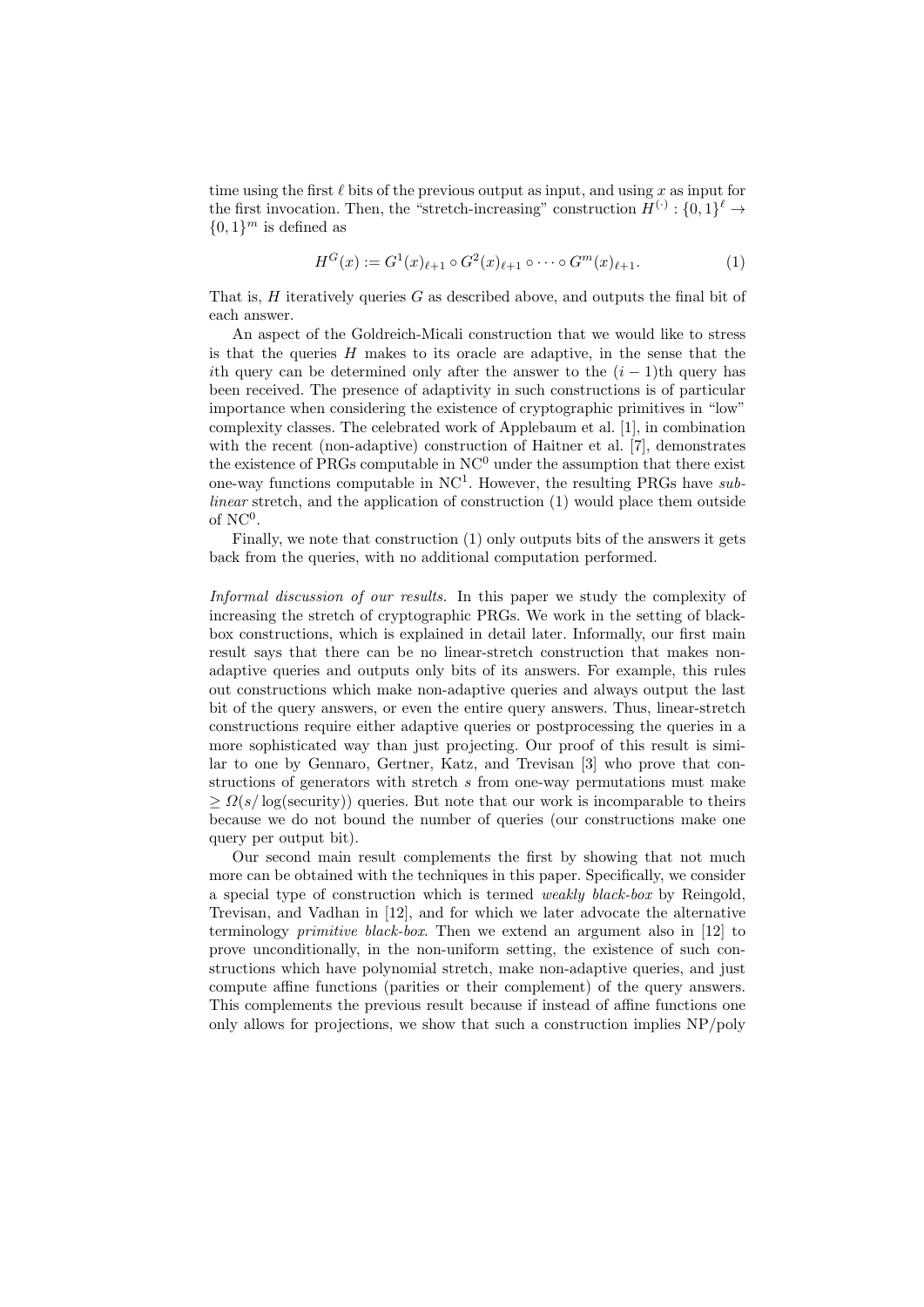$\neq$  P/poly. This means that, at least in the non-uniform setting, to extend our negative result to constructions with more postprocessing power requires different techniques from the ones in this paper. Our extension of the argument in [12] combines that argument with the Nisan-Wigderson generator [11].

Black-box constructions and formal statement of our results. To formally state our result, we first define black-box constructions. To explain and motivate the latter, we start by sketching the proof of correctness of the Goldreich-Micali Construction (1). Suppose there is an adversary A that distinguishes  $H^G(U_\ell)$ from  $U_m$  with advantage greater than  $\epsilon \cdot m$ . Using a hybrid argument, one can show that there exists a  $k \in [m]$  such that A distinguishes the distributions  $U_{k-1} \circ (H^G(U_\ell)|_{[m-(k-1)]})$  and  $U_k \circ (H^G(U_\ell)|_{[m-k]})$  with advantage greater than  $\epsilon$ . Then, we define a probabilistic oracle circuit  $C^{(\cdot)}$  as follows: on input  $(x, b) \in \{0, 1\}^{\ell} \times \{0, 1\}, C^{G,A}$  computes  $H^G(x)$  using its oracle to G, chooses  $y \in \{0,1\}^{k-1}$  uniformly at random, and then outputs  $A(y \circ b \circ H^{G}(x)|_{[m-k]})$ . Depending on whether  $(x, b)$  was chosen from  $U_{\ell+1}$  or from  $G(U_{\ell})$ , the input C gives to A will come from one of the two hybrid distributions that A can distinguish between, and so C distinguishes G with advantage greater than  $\epsilon$ , contradicting G's pseudorandomness.

The above argument is an example of a black-box reduction: the argument applies to any (possibly hard to compute) functions  $G$  and  $A$ , provided that we are given oracle access to them.

Definition 1 (Black-box stretch-increasing construction). An oracle function  $H^{(\cdot)}: \{0,1\}^n \to \{0,1\}^{n+s}$  is a black-box stretch-increasing construction with security reduction size t of a generator with stretch s and error  $\epsilon$  from any onebit-stretch oracle generator  $G: \{0,1\}^{\ell} \to \{0,1\}^{\ell+1}$  with error  $\delta$  if the following holds:

For every 1-bit stretch generator  $G: \{0,1\}^{\ell} \to \{0,1\}^{\ell+1}$  and every adversary A, if A distinguishes  $H^G$  with advantage  $\epsilon$ , i.e.

$$
\left|\Pr[A(H^G(U_n))=1]-\Pr[A(U_{n+s})=1]\right|\geq \epsilon
$$

then there is an oracle circuit  $C^{(\cdot)}$  of size t that, when given oracle access to both A and G, distinguishes G with advantage  $\delta$ , i.e.

$$
|\Pr[C^{A,G}(G(U_{\ell}))=1]-\Pr[C^{A,G}(U_{\ell+1})=1]|\geq \delta.
$$

Poly-time computable stretch-increasing black-box constructions are useful in constructing efficient PRGs, because if we start with an oracle  $G$  that is a poly-time computable PRG with error  $\delta(\ell) = 1/\ell^{\omega(1)}$  against circuits of size  $s(\ell) = \ell^{\omega(1)}$ , and we have  $t, n = \text{poly}(\ell)$ , then  $H^G$  is a poly-time computable PRG with error  $\epsilon(n) = 1/n^{\omega(1)}$  against circuits of size  $s'(n) = n^{\omega(1)}$ . This can be easily seen by noticing that any circuit of size  $poly(n)$  that distinguishes  $H^G$  with advantage  $1/n^{O(1)}$  can be transformed into a circuit of size at most poly( $\ell$ ) that distinguishes G with advantage  $1/\ell^{O(1)}$ , contradicting G's pseudorandomness.

We can now state our first main result.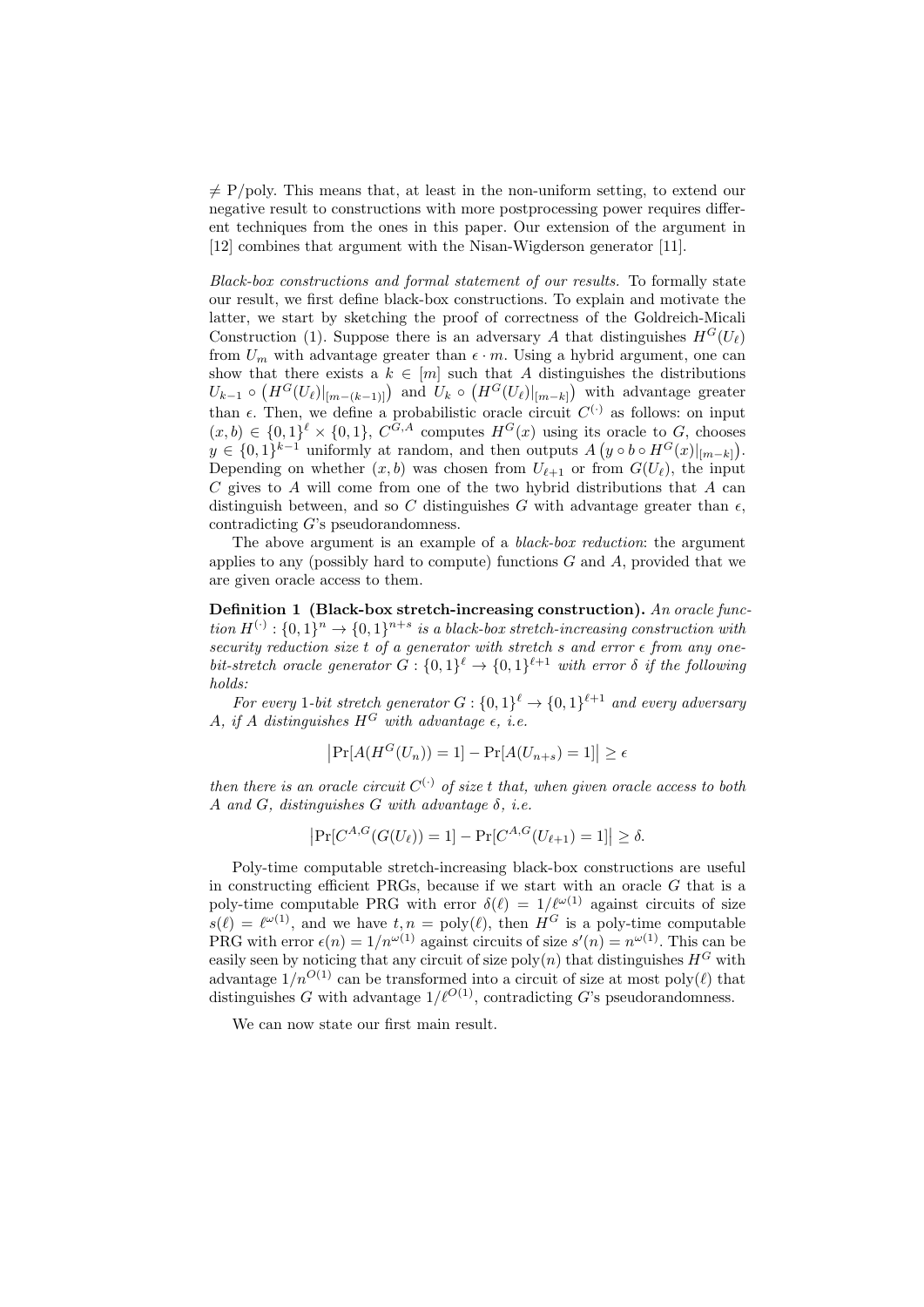**Theorem 1** For all sufficiently large  $\ell$  and for  $n \leq 2^{\sqrt{\ell}}$ , there is no black-box construction  $H^{(\cdot)}: \{0,1\}^n \to \{0,1\}^{n+s}$  of a generator with stretch  $s \geq 5n/\log n$ and error  $\epsilon \leq 1/4$  from any one-bit stretch generator  $G: \{0,1\}^{\ell} \to \{0,1\}^{\ell+1}$ with error  $\delta \geq 2^{-\sqrt{\ell}}/30$  and with security reduction size  $t \leq 2^{\sqrt{\ell}}/30$  of the form

$$
H^{G}(x) := G(q_{1}(x))_{b_{1}(x)} \circ \cdots \circ G(q_{n+s}(x))_{b_{n+s}(x)}
$$

where  $q_i : \{0,1\}^n \to \{0,1\}^{\ell}$  specifies the *i*-th query and  $b_i : \{0,1\}^n \to [\ell+1]$ specifies the bit of the i-th answer to output.

Note this holds even if the 1-bit stretch generator is hard against circuits (as opposed to uniform algorithms).

An interesting open problem is to understand whether a result like Theorem 1 holds for arbitrary polynomial-time postprocess of the query answers. We do not know how to solve this problem. However, as mentioned before we can show that the techniques in this paper are unlikely to prove a negative result, even if the postprocessing is just computing parities or their complements. For this, we consider a special type of construction, which is termed weakly black-box in [12]. Informally, a reduction is weakly black-box if the construction  $H$  treats the primitive  $G$  as a black-box, but outputs a generator in the real-world, i.e. the proof of correctness is arbitrary. We suggest the alternative terminology primitive black-box, to signify both that only the primitive (and not the adversary) is treated as a black-box, and that this is a "cruder" form of reduction.

We define next primitive constructions, working in the asymptotic setting because the following results are cleaner to state in that setting. We also note that our construction will hold for infinitely many input lengths (as opposed to sufficiently large input), and for conciseness we incorporate this into the definition.

Definition 2 (Primitive black-box stretch-increasing construction). Let  $\ell$  be a security parameter, and let  $n = n(\ell)$  and  $s = s(\ell)$  be functions of  $\ell$ . A family of oracle functions  $H^{(\cdot)}: \{0,1\}^n \rightarrow \{0,1\}^{n+s}$  is a primitive black-box stretch-increasing construction with stretch s from any family of one-bit-stretch generators  $G: \{0,1\}^{\ell} \to \{0,1\}^{\ell+1}$  if the following holds for infinitely many input lengths  $\ell$ :

For every generator family  $G: \{0,1\}^{\ell} \to \{0,1\}^{\ell+1}$ , if there exists a constant  $c_0$  and a circuit family A of size at most  $n^{c_0}$  which distinguishes  $H^G$  from uniform with advantage at least  $1/n^{c_0}$ , i.e.

$$
|\Pr [A (H^G(U_n)) = 1] - \Pr [A (U_{n+s}) = 1]| \ge 1/n^{c_0}
$$

then there exists a constant  $c_1$  and a oracle circuit family  $C^{(\cdot)}$  of size at most  $\ell^{c_1}$  which distinguishes G from uniform with probability at least  $1/\ell^{c_1}$ , i.e.

$$
|\Pr\left[C^G(G(U_\ell))=1\right]-\Pr\left[C^G(U_{\ell+1})=1\right]|\geq 1/\ell^{c_1}.
$$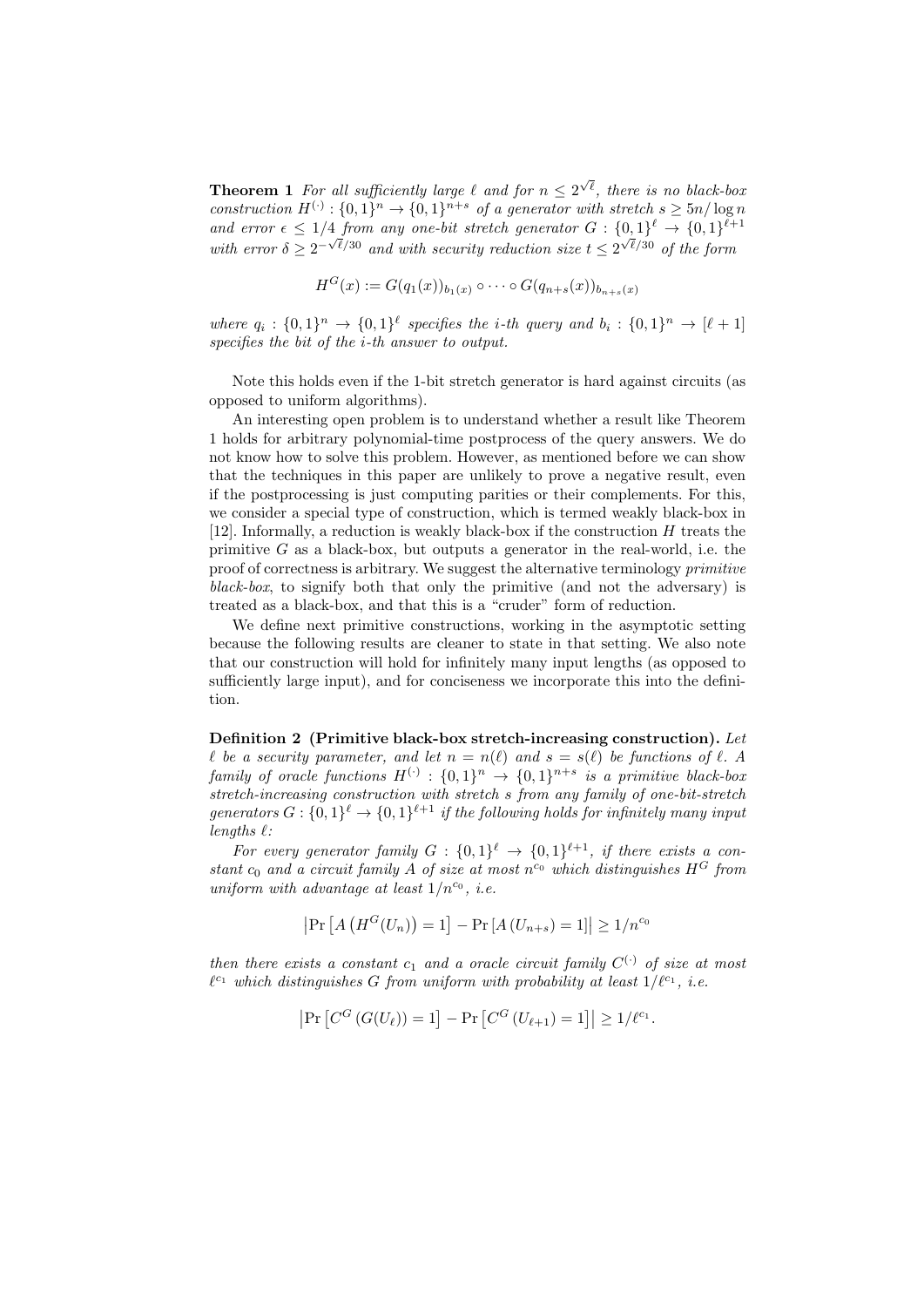Our second main results proves the existence of a non-adaptive primitive black-box stretch-increasing construction of a slightly modified form which computes a polynomial-stretch PRG. The additional power that this construction has is the ability to compute parities or their complements of the query answers, rather than just projections. Recall from Definition 2 that primitive constructions only work for infinitely many input lengths.

**Theorem 2** Let  $c > 1$  be any constant. Then, for  $n = 17\ell^2$ , there exists a primitive black-box stretch-increasing construction  $H^{(\cdot)}: \{0,1\}^n \to \{0,1\}^{n^c}$  with stretch  $s := n^c - n$  from any family of one bit stretch generators  $G : \{0,1\}^{\ell} \rightarrow$  $\{0,1\}^{\ell+1}$ . In addition,  $H^{(\cdot)}$  is computable by a poly(n)-sized circuit family, and has the form

$$
H^G(x) := \langle G(q_1(x)), r_1(x) \rangle \oplus t_1(x) \circ \cdots \circ \langle G(q_{n+s}(x)), r_{n+s}(x) \rangle \oplus t_{n+s}(x)
$$

where  $q_i: \{0,1\}^n \rightarrow \{0,1\}^{\ell}$  specifies the ith query,  $r_i: \{0,1\}^n \rightarrow \{0,1\}^{\ell+1}$ specifies the parity function for the ith answer, and  $t_i: \{0,1\}^n \to \{0,1\}$  specifies whether to flip the ith bit.

One weakness of the above theorem is that it works in the non-uniform setting. It is an open problem whether something like this can be proved in the uniform one.

To appreciate Theorem 2, we point out that the techniques used for our previous negative result (Theorem 1) "extend" to primitive constructions as well, in the sense that they can be used to show that any such construction implies  $NP/poly \nsubseteq P/poly$ . Note that primitive black-box constructions cannot be ruled out without ruling out the existence of pseudorandom generators (if the latter exist, a construction can just ignore the oracle and output a pseudorandom generator).

**Theorem 3** Let  $n = n(\ell) \leq 2^{\sqrt{\ell}}$  and  $s = s(n) \geq 5n/\log n$ . Let  $H^{(\cdot)} : \{0,1\}^n \to$  $\{0,1\}^{n+s}$  be a primitive black-box stretch-increasing construction with stretch s from any family of one-bit stretch generators  $G: \{0,1\}^{\ell} \to \{0,1\}^{\ell+1}$ . If H has the form

$$
H^{G}(x) := G(q_{1}(x))_{b_{1}(x)} \circ \cdots \circ G(q_{n+s}(x))_{b_{n+s}(x)}
$$

and the  $q_i$  and  $b_i$  are computable by  $poly(n)$ -sized circuits, then NP/poly  $\nsubseteq$ P/poly.

Note that the parameters in Theorem 2 are within the range of parameters considered by Theorem 3 – the only difference is the amount of postprocess.

#### 1.1 More related work

The earlier work [13] (which was later extended by [10]) analyzes a type of pseudorandom generator construction that is very similar to ours. The constructions in [13] make non-adaptive queries to an oracle one-way function, and then apply an arbitrary unbounded-fan-in constant-depth circuit  $(AC<sup>0</sup>)$  to the outputs;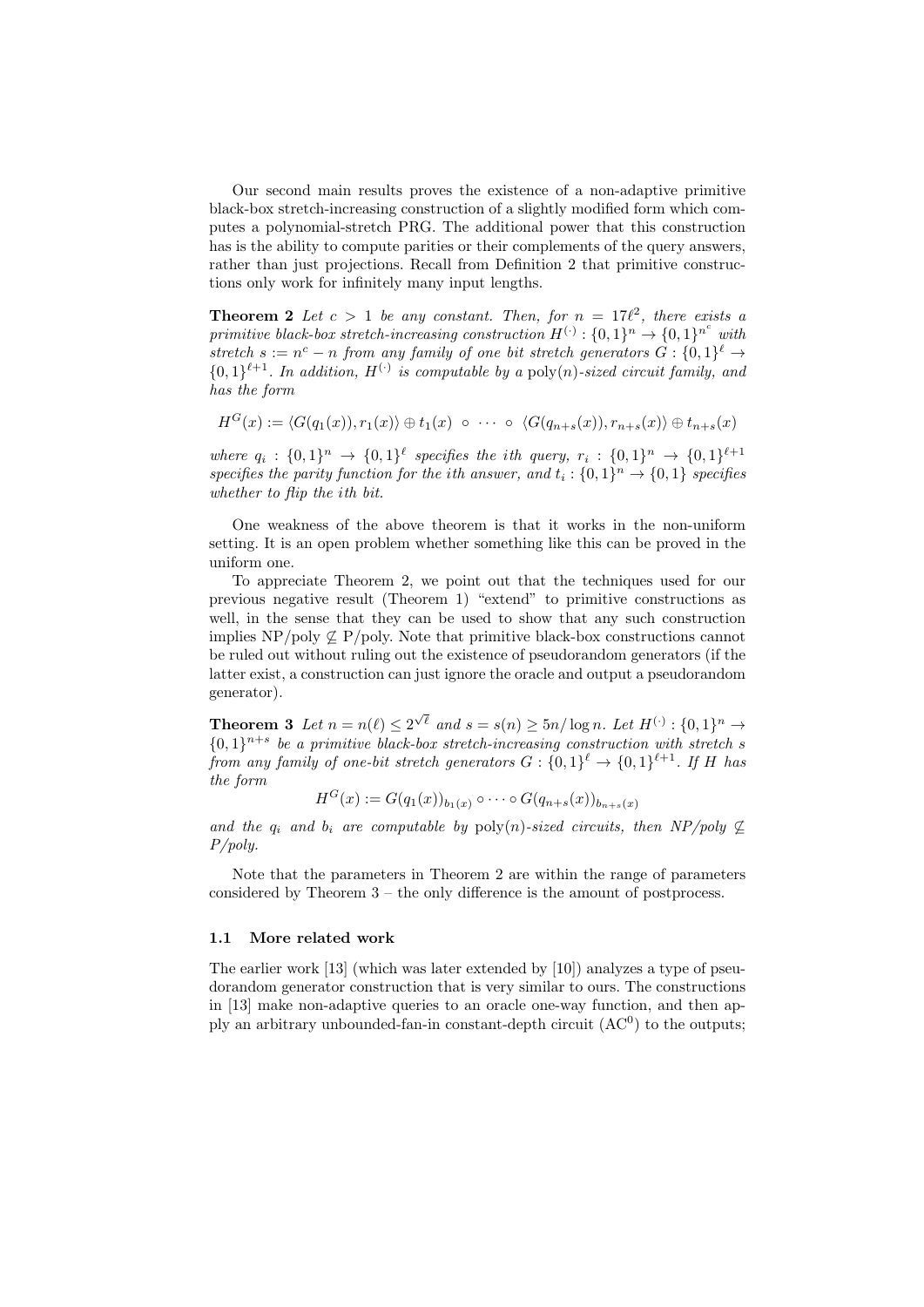[13] shows that such constructions cannot have linear stretch. At first glance this construction is incomparable to Theorem 1, because it starts from a weaker primitive (one-way function instead of one-bit stretch generator) but on the other hand allows for AC<sup>0</sup> postprocessing instead of just projections.

However, it was pointed out to us by Benny Applebaum that a strengthening of Theorem 1 follows from [13] when combined with the works [1] and [7]. Specifically, a version of Theorem 1 holds even if the construction  $H$  is allowed to apply an  $AC<sup>0</sup>$  circuit to the output of the one-bit stretch oracle PRG G (rather than just taking projections). We now elaborate on this improvement. (We also remark that at the moment this establishes a strengthened negative result only for constructions that start from a uniform hardness assumption, because Theorem 1.1 in [13] is only proved for those.)

Let  $H^{(\cdot)}: \{0,1\}^n \to \{0,1\}^{n+s}$  be a a black-box construction of a PRG from a one-bit stretch PRG of the form  $H^G(x) := C_x(G(q_1(x)), \ldots, G(q_{\text{poly}(n)}(x))),$ where  $C_x$  is an AC<sup>0</sup> circuit generated arbitrarily from x and the functions  $q_i$ are arbitrary as before. Let  $G_{HRV}^{(\cdot)}: \{0,1\}^{\ell} \to \{0,1\}^{\ell+1}$  be the black-box construction of a PRG from a OWF given by [7] Theorem 6.1. This construction has the form  $G_{HRV}^f(x) := C'(x, f(x_1'), \ldots, f(x_t'))$  where C' is an NC<sup>1</sup> circuit and the  $x_i'$  are disjoint projections of the input x. Then, we can apply the compiler from [1] (cf. Remark 6.7 in that work) to obtain a black-box construction  $G_{\text{AIK}}^{(\cdot)}$  :  $\{0,1\}^{\ell} \rightarrow \{0,1\}^{\ell+1}$  of a PRG from a OWF of the form  $G_{\text{AIK}}^{f}(x) := C''(x, f(x_1'), \ldots, f(x_t')),$  where now  $C''$  is an NC<sup>0</sup> circuit (and thus is also an AC<sup>0</sup> circuit). (For both  $G_{HRV}$  and  $G_{AIK}$  the seed length is  $\ell = \text{poly}(m)$ , where  $m$  is the input length of the oracle OWF, though the compiler from  $[1]$ does increase the seed length.) Finally, by combining  $H$  and  $G_{\text{AIK}}$ , we obtain a black-box construction  $H_*^{(\cdot)}: \{0,1\}^n \to \{0,1\}^{n+s}$  of a PRG from a OWF which has the form  $H^f_*(x) := C'''_x(f(q_1(x)), \ldots, f(q_{\text{poly}(n)}(x)))$  where  $C'''_x$  is an  $AC<sup>0</sup>$  circuit. This is a contradiction to Theorem 1.1 of [13] when the oracle  $f: \{0,1\}^m \to \{0,1\}^k$  has  $\log^{\omega(1)} m < k \leq m^{O(1)}$  and the stretch s is greater than  $n \cdot \log^{O(1)} m/k = o(n)$ .

Finally, we mention that in a concurrent work, Bronson, Juma, and Papakonstantinou [2] also study non-adaptive black-box PRG constructions and obtain results which are incomparable to ours.

### 1.2 Techniques

We now explain the ideas behind the proof of Theorem 1. For simplicity, we first explain our proof in the case in which the construction always outputs the same bit of the answers, say the first bit (i.e.,  $b_i(x) = 1$  for every i, in Theorem 1). We start by considering a non-explicit oracle pseudorandom generator  $G$ :  $\{0,1\}^{\ell} \rightarrow \{0,1\}^{\ell+1}$  that is hard to break even for circuits that have access to G. Such oracles are obtained in an unpublished manuscript of Impagliazzo [9] and in a work by Zimand [15]. (They work in a slightly different setting, however, obtaining PRGs with high probability in the random oracle model, where we instead require an unconditional (but non-explicit) generator that is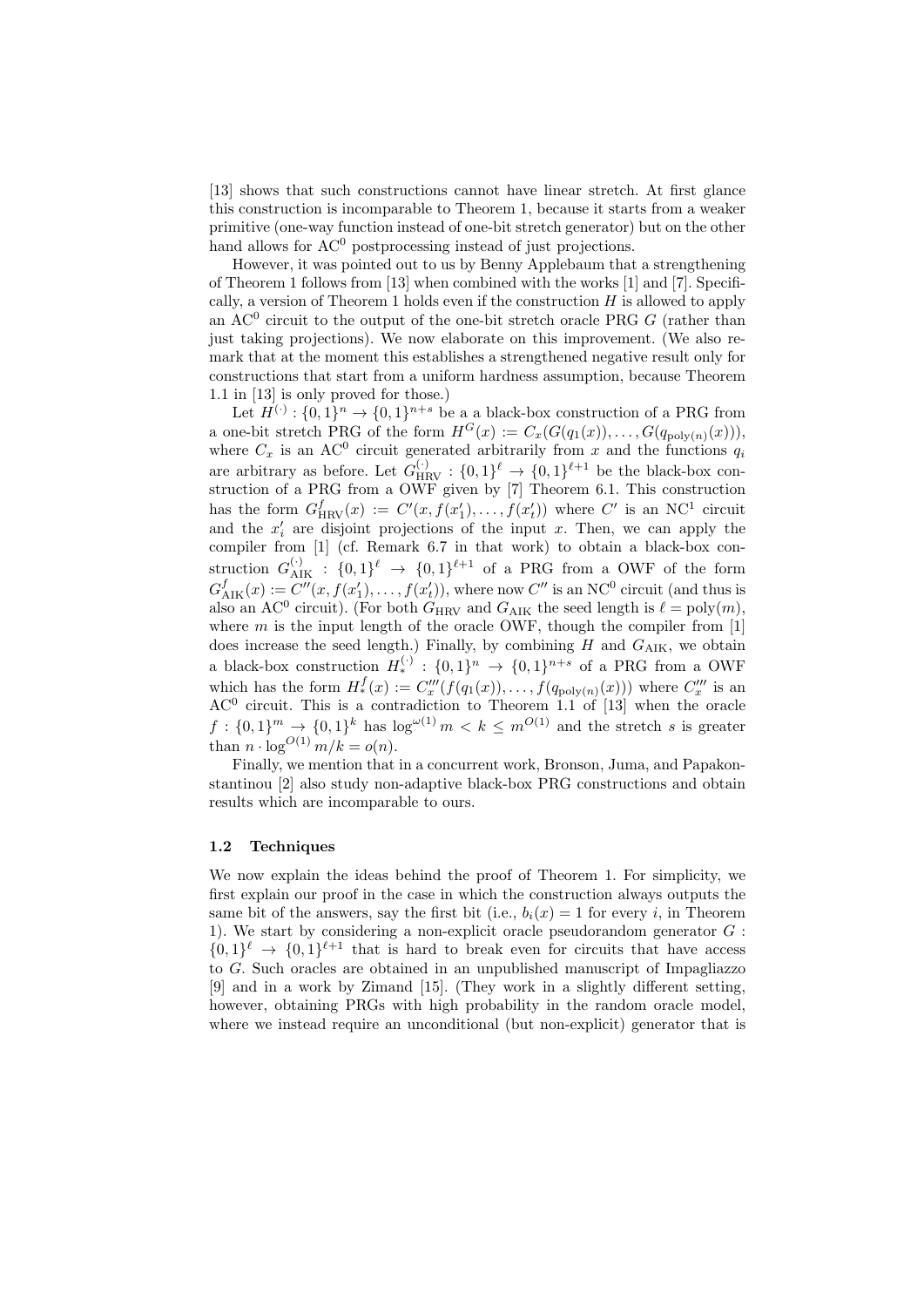secure against adversaries which can query it. For completeness we present a streamlined version of their arguments in Sect. 4, and for the moment continue with the description of the proof of Theorem 1.) By padding, we can modify our oracle to have the extra property that  $G(x)_1 = x_1$  for every x. Now, the point is that the construction doesn't need to query the oracle, since each output bit  $G(q_i(x))_{h_i(x)}$  can be replaced with  $q_i(x)_1$ . So we can consider an adversary A that breaks the construction H by simply checking, given a challenge  $z \in \{0,1\}^m$ , whether there exists an input to  $H$  that produces  $z$ . This breaks  $H$  as soon as the output length is  $\geq |x| + 1$ . Since H doesn't use G anymore, neither does the adversary A. Hence the ability to access A does not compromise the security of G, contradicting Definition 1.

To obtain the result for primitive constructions, we observe that A can be computed in NP/poly, and hence under the assumption that  $NP/poly = P/poly$ we obtain a distinguisher.

Moreover, this simplified argument says nothing about, for example, a construction which outputs the entirety of the answers received from the oracle, which a priori may seem to be a plausible candidate. To generalize our result to constructions that output different bits (i.e. not always the first one), we identify a set of indices  $T \subseteq [\ell + 1]$  of size  $\ell(1 - \Theta(1/\log \ell))$ , such that for most input strings  $x \in \{0,1\}^n$ , most of the bits  $b_i(x)$  chosen by H fall inside T. We exploit this fact by designing an oracle PRG G that reveals the first  $|T|$  bits of its input on the set T; that is,  $G(x)|_T = x_1 x_2 \cdots x_{|T|}$  for every input x. We then design an (inefficient) adversary A that distinguishes  $H<sup>G</sup>$  from uniform by examining, for every  $x \in \{0,1\}^n$ , only the bits i such that  $b_i(x) \in T$ , and checking if each bit matches the corresponding bit from the query  $q_i(x)$ . This turns out to break H as soon as the the output length is  $\geq |x| + \Omega(|x|/\log |x|)$  (we do not attempt to optimize this value and content ourselves with anything sublinear). On the other hand,  $A$  depends on  $G$  just because of the knowledge of the set  $T$ , which means that oracle access to  $A$  does not compromise the security of  $G$ , again contradicting 1.

We now explain the proof of Theorem 2. Here we follow closely an argument of Reingold, Trevisan, and Vadhan in [12]. We proceed by case analysis, depending on the existence or non-existence of one-way functions (OWFs). For our argument, we define OWFs as computable by a family of poly-size circuits and hard to invert by any family of poly-size circuits.

If OWFs exist, we use the result of Håstad et al. [8] that efficiently computable PRGs also exist; the construction then ignores its oracle and simply outputs the PRG, by letting  $t_i(x)$  be the *i*th output bit of the PRG, and setting  $r_i = 0$ , for every i.

If OWFs do not exist, this means that the oracle cannot be computable by poly-size circuits (since it is assumed to be hard to invert). We can then use Goldreich-Levin [6] to transform the oracle into a Boolean function that is hard to compute by any family of poly-size circuits. Until now this is the argument in [12]. (Actually [12] is more involved because it works even in the uniform setting.) Our contribution is to apply at this point the Nisan-Wigderson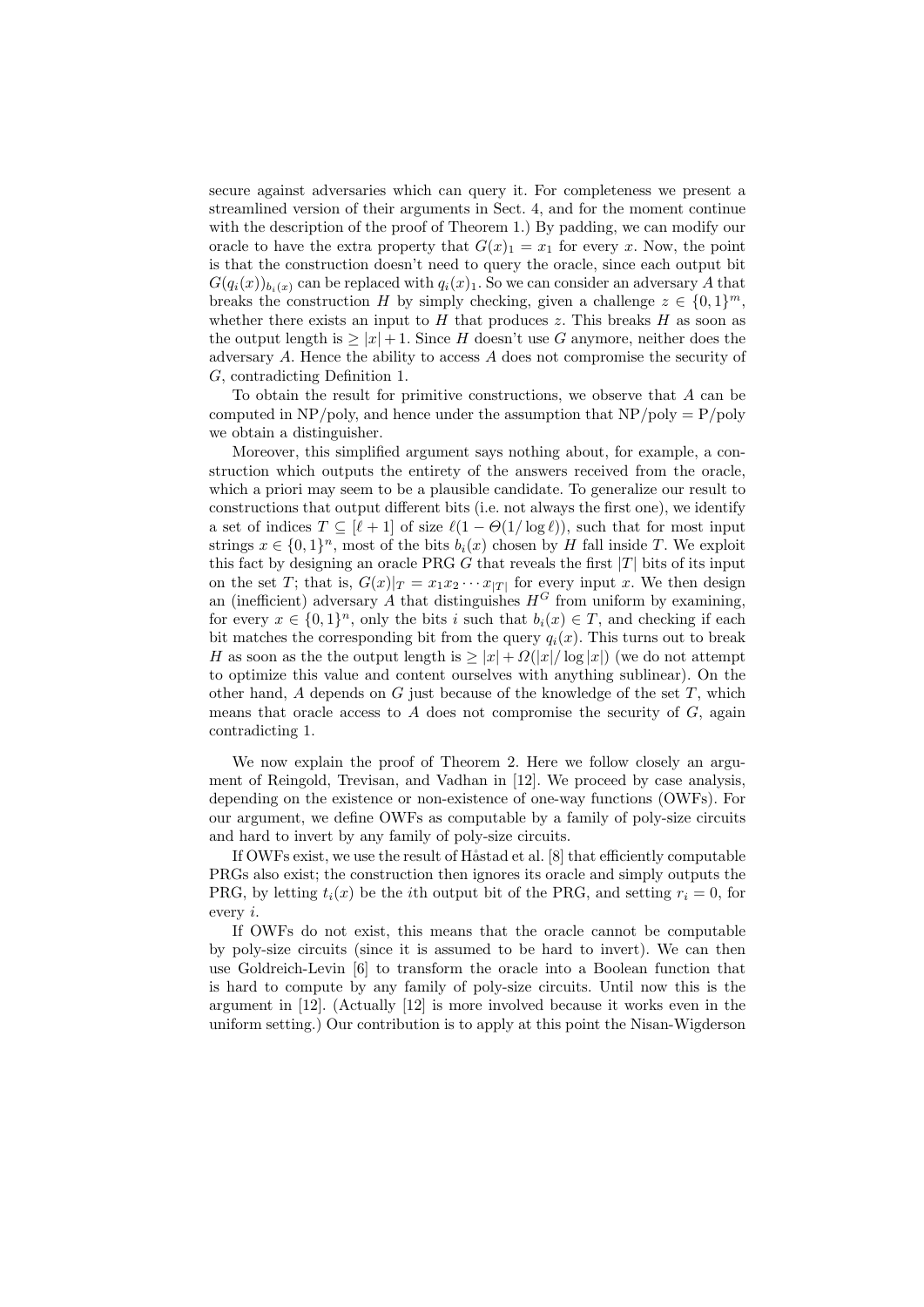construction [11] to get a PRG. Since this construction is non-adaptive and has arbitrary polynomial stretch, and the hard function given by Goldreich-Levin is just the inner product of the oracle with a random vector, this has the desired form.

We note that, as is well-known, the proof of correctness of the Nisan-Wigderson construction requires non-uniformity, and this is what prevents this result to apply to the uniform setting.

Organization In Sect. 2 we prove Theorems 1 and 3, the two negative results. In Sect. 3 we prove Theorem 2, the complementing positive result. Finally, in Sect. 4 we construct the one-bit-stretch oracle generator used in Sect. 2.

### 2 Black-box stretch-increasing constructions

In this section we prove Theorems 1 and 3. We use the following definition of an oracle pseudorandom generator.

Definition 3 (Oracle pseudorandom generator). Let  $G: \{0,1\}^n \rightarrow \{0,1\}^{n+s}$ be a function. G is a  $(T, \epsilon)$ -pseudorandom generator if  $s \geq 1$  and for every oracle circuit C of size at most T, we have  $\left|\Pr[C^G(G(U_n)) = 1] - [C^G(U_{n+s}) = 1]\right| < \epsilon$ . The quantity on the left-hand side of the inequality is referred to as  $C$ 's advantage in distinguishing G, and s is referred to as G's stretch.

The key property we require of our one-bit stretch oracle  $G$ , stated in the next theorem, is that it reveals a large portion of its input, i.e. most of the output bits are simply copied from the input.

**Theorem 4** Let  $\ell, d \in \mathbb{N}$  be sufficiently large with  $d \leq \ell/2$ . Then, for any subset  $T \subseteq [\ell + 1]$  with  $|T| = \ell - d$  and any oracle A, there exists a generator  $G: \{0,1\}^{\ell} \rightarrow \{0,1\}^{\ell+1}$  such that

1. G is a  $(2^{d/30}, 2^{-d/30})$ -PRG against adversaries with oracle access to A  $(and G).$ 

2. For every input  $x \in \{0,1\}^{\ell}$ ,  $G(x)|_T = x_1x_2 \cdots x_{\ell-d}$ .

We defer the proof of this theorem to Sect. 4, and instead start by showing how it is used to prove the main theorem. First, we need a simple technical lemma showing that for any stretch-increasing construction of the specified form, we can find a large set of indices inside which most  $b_i(x)$  fall for most choices of x.

**Lemma 1.** Let  $n, d, s, \ell \in \mathbb{N}$  with  $d < \ell$ . Let  $\{b_i : \{0, 1\}^n \to [\ell + 1]\}_{i \in [n+s]}$  be a collection of  $n + s$  functions. Then, there exists a set  $T \subseteq [\ell + 1]$  of size  $\ell - d$ such that

$$
\Pr_x \left[ |\{i : b_i(x) \in T\}| \ge (n+s) \cdot \left(1 - \frac{4(d+1)}{\ell+1}\right) \right] \ge \frac{3}{4}.
$$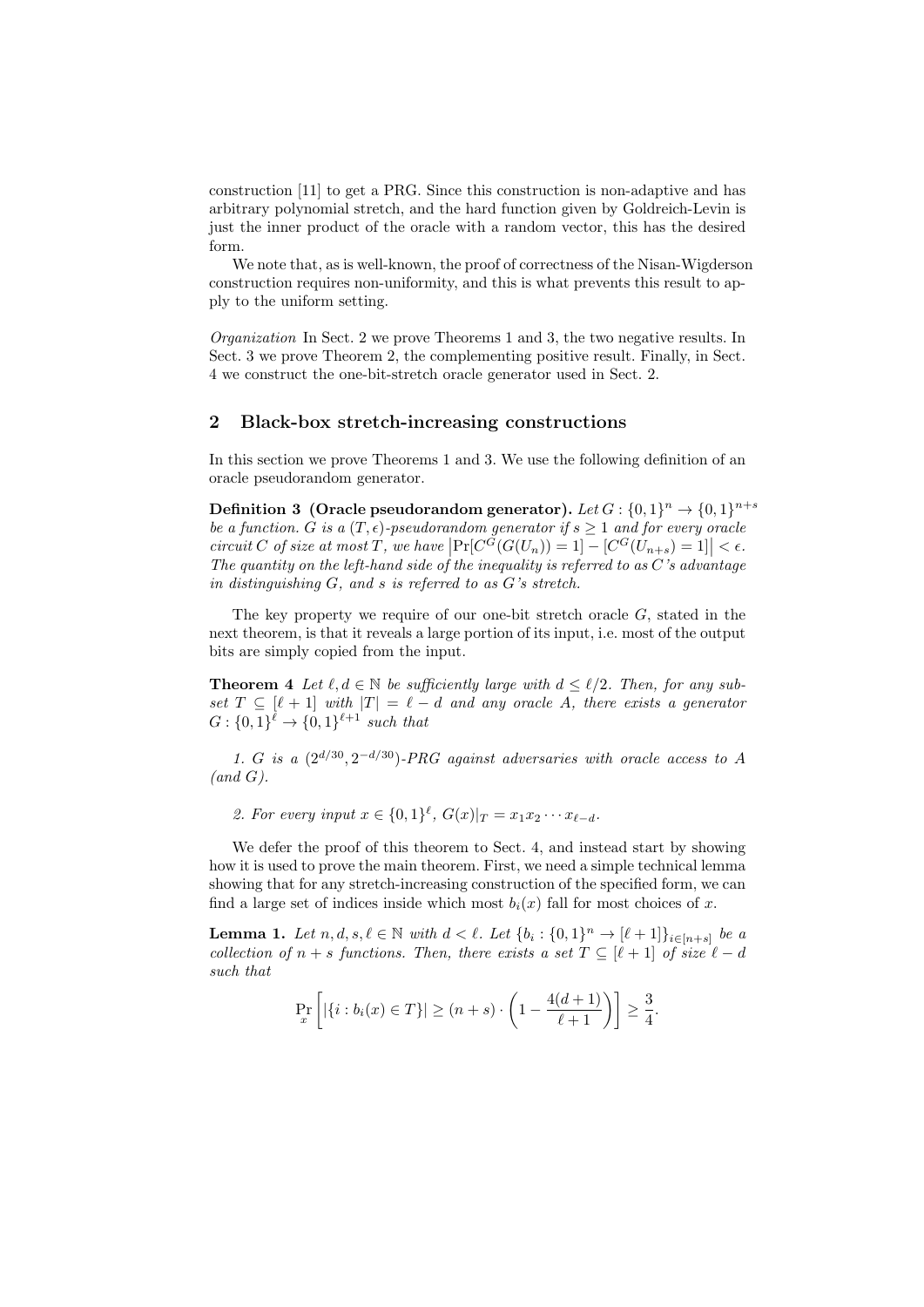*Proof.* Let  $S \subseteq [\ell+1]$  denote a random subset of size  $d+1$ . We have  $Pr_{x,i,S}[b_i(x) \in$  $|S| = (d+1)/(\ell+1)$ , and so we can fix some S so that  $Pr_{x,i}[b_i(x) \in S] \le$  $(d+1)/(\ell+1)$ . This can be restated as  $\mathbb{E}_x[p_{r_i}[b_i(x) \in S]] \leq (d+1)/(\ell+1)$ , and so by Markov's inequality we have  $Pr_x[Pr_i[b_i(x) \in S] \ge 4(d+1)/(\ell+1)] \le 1/4$ . Letting  $T := [\ell + 1] \setminus S$  completes the proof.

We now prove Theorem 1, restated for convenience.

**Theorem 1** For all sufficiently large  $\ell$  and for  $n \leq 2^{\sqrt{\ell}}$ , there is no black-box construction  $H^{(\cdot)}: \{0,1\}^n \to \{0,1\}^{n+s}$  of a generator with stretch  $s \geq 5n/\log n$ and error  $\epsilon \leq 1/4$  from any one-bit stretch generator  $G: \{0,1\}^{\ell} \to \{0,1\}^{\ell+1}$ with error  $\delta \geq 2^{-\sqrt{\ell}}/30$  and with security reduction size  $t \leq 2^{\sqrt{\ell}}/30$  of the form

 $H^G(x) := G(q_1(x))_{b_1(x)} \circ \cdots \circ G(q_{n+s}(x))_{b_{n+s}(x)}$ 

where  $q_i : \{0,1\}^n \to \{0,1\}^{\ell}$  specifies the *i*-th query and  $b_i : \{0,1\}^n \to [\ell+1]$ specifies the bit of the i-th answer to output.

*Proof.* Let  $H^{(\cdot)}$  be a construction of the specified form. Fix a parameter  $d :=$  $\ell/\log n$ . Fix  $T \subseteq [\ell + 1]$  to be the subset of size  $\ell - d$  guaranteed by Lemma 1. For each  $x \in \{0,1\}^n$ , let  $I_x$  denote the set  $\{i : b_i(x) \in T\} \subseteq [n+s]$ . Using  $s = 5n/\log n$ , the chosen value for d, and the fact that  $|I_x|$  is an integer, the bound from Lemma 1 can be restated as  $Pr_x |I_x| \ge n + 1 \ge 3/4$  for sufficiently large n and  $\ell$ . In the remainder of the proof, we refer to x such that  $|I_x| \ge n+1$ as good.

Let  $T^{-1}$  denote a transformation such that  $T^{-1}(j) = k$  if j is the kth smallest element of  $T$  (this is simply to provide a mapping from  $G$ 's output bits to the corresponding revealed input bits). The adversary  $A: \{0,1\}^{n+s} \to \{0,1\}$  is defined as the function which accepts exactly the set

 $\{z : \exists x \in \{0,1\}^n \text{ such that } x \text{ is good and } \forall i \in I_x, z_i = q_i(x)_{T^{-1}(b_i(x))}\}.$ 

Let  $G: \{0,1\}^{\ell} \to \{0,1\}^{\ell+1}$  be the PRG guaranteed by Theorem 4 using these choices of T and A. We claim that A distinguishes  $H^G(U_n)$  from  $U_{n+s}$  with advantage at least  $1/4$ . To see this, consider z which is a uniformly chosen output of  $H^G$ , i.e.  $z = H^G(x)$  for  $x \leftarrow U_n$ . Because x is good with probability at least 3/4, and because  $H^{\tilde{G}}(x)_i = q_i(x)_{T^{-1}(b_i(x))}$  for all  $i \in I_x$  by item 2 of Theorem 4, we have  $Pr[A(H^G(U_n)) = 1] \geq 3/4$ . Conversely, for the case where A's input is chosen from  $U_{n+s}$ , we have the following calculation:

$$
\Pr_{z \leftarrow U_{n+s}}[A(z) = 1] = \Pr_{z} \left[ \exists x : x \text{ is good} \land \forall i \in I_x : z_i = q_i(x)_{T^{-1}(b_i(x))} \right]
$$
\n
$$
\leq \sum_{\substack{x \in \{0,1\}^n \\ x \text{ is good}}} \Pr_{z} \left[ \forall i \in I_x : z_i = q_i(x)_{T^{-1}(b_i(x))} \right]
$$
\n
$$
\leq \sum_{\substack{x \in \{0,1\}^n \\ x \text{ is good}}} 2^{-(n+1)}
$$
\n
$$
\leq \frac{1}{2}.
$$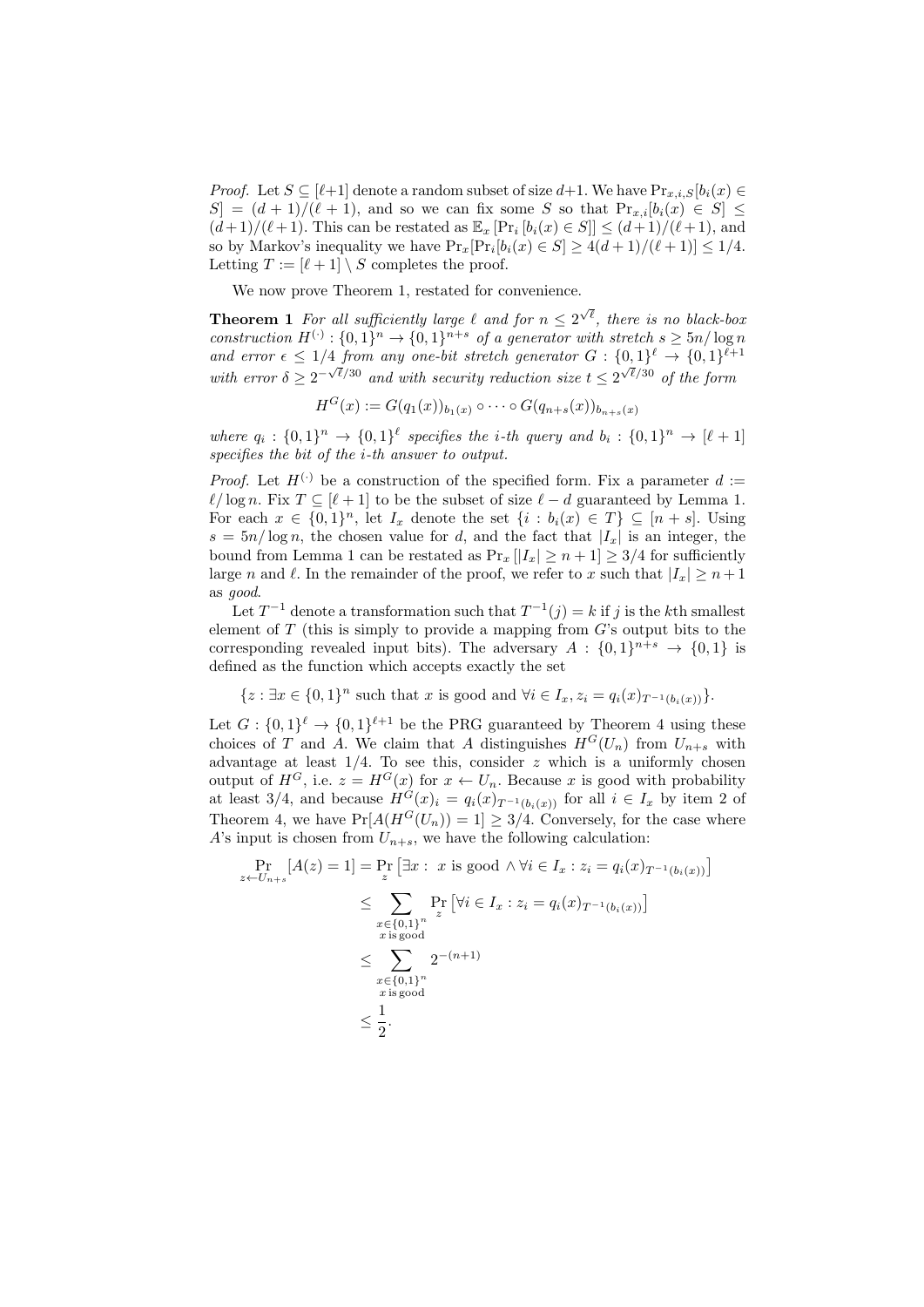(The second inequality follows from the fact that  $|I_x| \geq n+1$  for x that are good.)

Finally, note that item 1 in Theorem 4 (along with the choice of d and the upper bound on *n*) implies that there is no oracle circuit C of size at most  $2^{\sqrt{\ell}}/30$ such that  $C^{A,G}$  distinguishes G with advantage at least  $2^{-\sqrt{\ell}/30}$ . Therefore, H does not meet the conditions of Definition 1 for the stated parameters.

Next, we show that this theorem can be extended to the primitive black-box setting.

**Theorem 3** Let  $n = n(\ell) \leq 2^{\sqrt{\ell}}$  and  $s = s(n) \geq 5n/\log n$ . Let  $H^{(\cdot)} : \{0,1\}^n \to$  ${0,1}^{n+s}$  be a primitive black-box stretch-increasing construction with stretch s from any family of one-bit stretch generators  $G: \{0,1\}^{\ell} \to \{0,1\}^{\ell+1}$ . If H has the form

$$
H^{G}(x) := G(q_1(x))_{b_1(x)} \circ \cdots \circ G(q_{n+s}(x))_{b_{n+s}(x)}
$$

and the  $q_i$  and  $b_i$  are computable by  $poly(n)$ -sized circuits, then NP/poly  $\nsubseteq$ P/poly.

*Proof.* Let  $H$  be a primitive black-box stretch-increasing construction of the specified form. Let  $G$  and  $I_x$  be defined as in Theorem 1 (the oracle  $A$  against which G is secure is not relevant here). Because the  $q_i, b_i$  functions are computable by  $poly(n)$ -size circuits, there is a  $poly(n)$ -size circuit family which computes the string  $H^G(x)|_{I_x}$  on input x, while making no oracle calls to G. As a result, we can define a non-deterministic  $poly(n)$ -size circuit family which distinguishes  $H^G$  from uniform with advantage  $1/4$ : on input  $z \in \{0,1\}^{n+s}$ , the circuit non-deterministically guesses  $x \in \{0,1\}^n$ , and accepts iff  $|I_x| \geq n+1$  and  $|z|_{I_x} = H^G(x)|_{I_x}$ . The proof that this is indeed a distinguisher for  $H^G$  is identical to the argument given for Theorem 1.

Now assume for contradiction that  $NP/poly = P/poly$ , i.e. that every nondeterministic circuit family can be simulated by a deterministic circuit family with only a polynomial increase in size. Then, there is a  $\text{poly}(n)$ -size deterministic circuit family which distinguishes  $H<sup>G</sup>$  from uniform with noticeable advantage. By the definition of a primitive black-box construction, there must also be such a circuit family that distinguishes  $G$ , contradicting  $G$ 's pseudorandomness.

#### 3 A non-adaptive primitive black-box construction

In this section we prove Theorem 2, showing that there exists a non-adaptive primitive black-box reduction with slightly more post-processing power (namely the ability to compute inner products) that computes a polynomial-stretch PRG. We remind the reader that this construction produces a PRG on infinitely many input lengths. For the sake of brevity, we state two standard definitions that are used in this section and the next.

**Definition 4 (Hard to invert).** Let  $f : \{0,1\}^n \rightarrow \{0,1\}^m$  be a function. f is  $(T, \epsilon)$ -hard to invert if for every oracle circuit C of size at most T, we have  $\Pr[f(C^f(f(U_n))) = f(U_n)] < \epsilon.$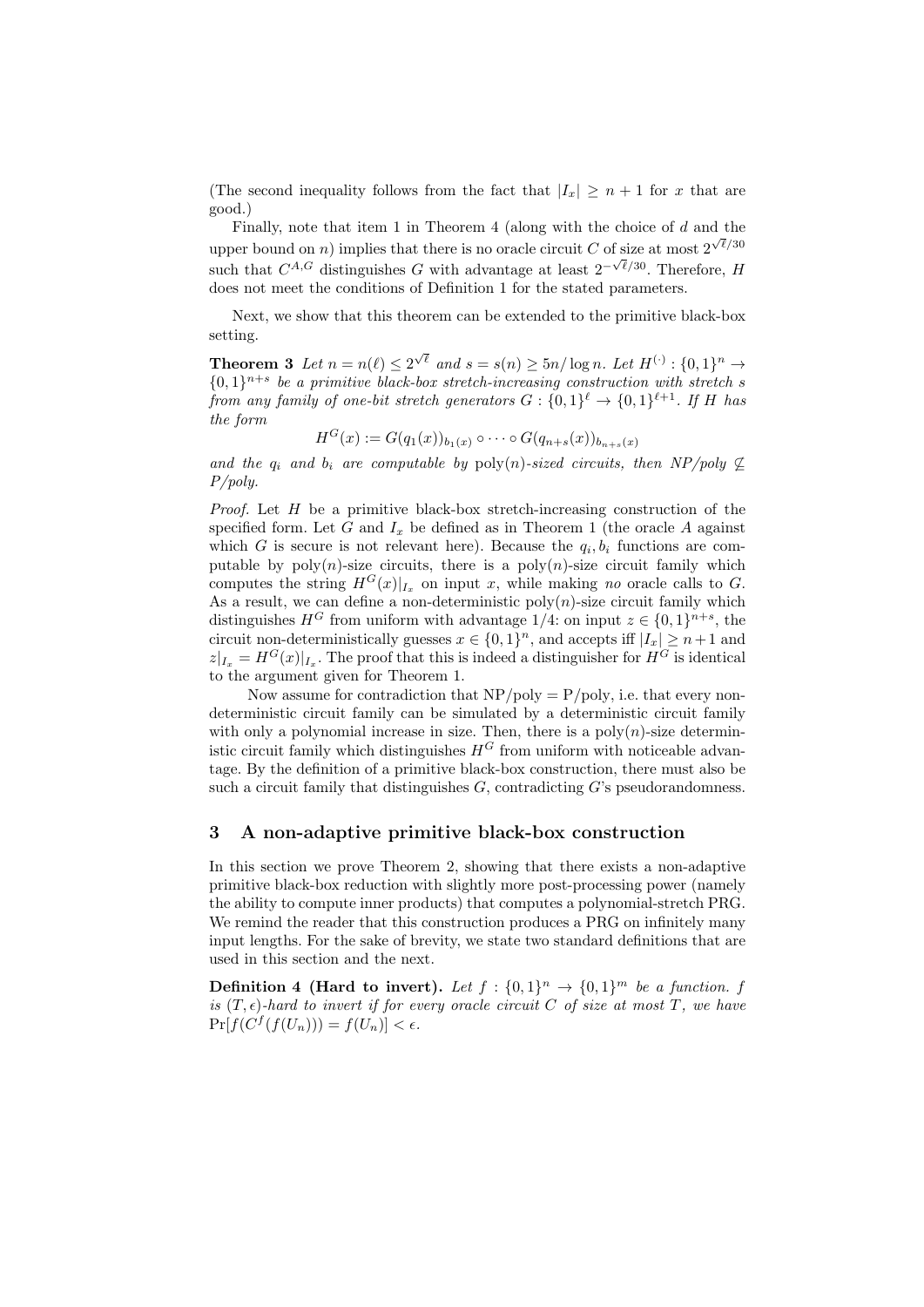**Definition 5 (Hard to compute).** Let  $f : \{0,1\}^n \rightarrow \{0,1\}$  be a Boolean function. f is  $(T, \epsilon)$ -hard to compute if for every circuit C of size at most T, we have  $Pr[C(U_n) = f(U_n)] < 1/2 + \epsilon$ .

We now state the prior results that we will use, and prove a simple lemma. In what follows, we will sometimes make the assumption that "OWFs do not exist", which means that, for any family of functions  $f: \{0,1\}^{\ell} \to \{0,1\}^{\text{poly}(\ell)}$ that is  $(p(\ell), 1/p(\ell))$ -hard to invert for all polynomials p and sufficiently large  $\ell$ , every poly( $\ell$ )-sized circuit family fails to compute f on infinitely many input lengths. This corresponds to one-way functions computable by circuits and hard to invert by circuits.

**Theorem 5** ([8]). Assume that there exists a family of functions  $G: \{0,1\}^{\ell} \rightarrow$  $\{0,1\}^{\ell+1}$  that is computable by a poly( $\ell$ )-size circuit family and is  $(p(\ell), 1/p(\ell))$ hard to invert for all polynomials  $p$  and sufficiently large  $\ell$ . Then, for any constant c, there exists a family of generators  $H: \{0,1\}^n \rightarrow \{0,1\}^{n^c}$  that is computable by a poly(n)-size circuit family and is  $(p(n), 1/p(n))$ -pseudorandom for all polynomials p and sufficiently large n.

A version of the following result was proved in [12] for the uniform computation model. This proof, which relies on non-uniformity, is a bit simpler.

**Lemma 2.** Assume that OWFs do not exist and let  $G: \{0,1\}^{\ell} \rightarrow \{0,1\}^{\ell+1}$ be a generator family. If G is  $(p(\ell), 1/p(\ell))$ -pseudorandom for all polynomials p and sufficiently large  $\ell$ , then the Boolean function family  $f(x, r) := \langle G(x), r \rangle$  is  $(p(\ell), 1/p(\ell))$ -hard to compute for all polynomials p and infinitely many input lengths.

*Proof.* First, we show that if G is  $(p(\ell), 1/p(\ell))$ -pseudorandom for all polynomials p and sufficiently large  $\ell$ , then it is also  $(p(\ell), 1/p(\ell))$ -hard to invert for all polynomials p and sufficiently large  $\ell$ . Let C be a poly $(\ell)$ -size circuit family which, for sufficiently large  $\ell$ , inverts G with probability =  $\epsilon$  for some  $\epsilon = 1/\text{poly}(\ell)$ . Then, define an adversary  $A: \{0,1\}^{\ell+1} \to \{0,1\}$  as follows: on input y, A computes  $x = C(y)$ , uses its oracle to G to check if  $G(x) = y$ , and outputs 1 iff this holds. We clearly have  $Pr[A(G(U_{\ell})) = 1] = \epsilon$ . Let  $T \subseteq Im(G)$  be the set of outputs that C inverts, and note that  $\sum_{y \in T} \Pr[G(U_\ell) = y] = \epsilon$ . For each  $y \in T$ we have  $Pr[G(U_\ell) = y] \ge 1/2^\ell$ , and so  $|T|/2^\ell \le \epsilon$ . Then, since A will only output 1 on inputs that  $C$  can invert and since no string outside  $\text{Im}(G)$  can be inverted, we have  $Pr[A(U_{\ell+1}) = 1] = |T|/2^{\ell+1} \leq \epsilon/2$ , and thus A distinguishes G from uniform with advantage  $\geq \epsilon/2 = 1/\text{poly}(\ell)$ .

Now, assume for contradiction that there exists a polynomial  $p$  and a circuit family C of size  $p(\ell)$  which computes f correctly with probability at least  $1/2 + 1/p(\ell)$  over the input, for sufficiently large  $\ell$ . Then by the Goldreich-Levin theorem [6], there exists a polynomial  $p'$  and a circuit family  $C'$  of size  $p'(\ell)$  such that  $Pr[C'(U_\ell) = G(U_\ell)] \ge 1/p'(\ell)$ , for sufficiently large  $\ell$ . Notice that (the function computed by) C' can only be inverted on strictly less than a  $1 - 1/(2p'(\ell))$ fraction of inputs by  $poly(\ell)$ -size circuits, because any circuit which inverts  $C'$  on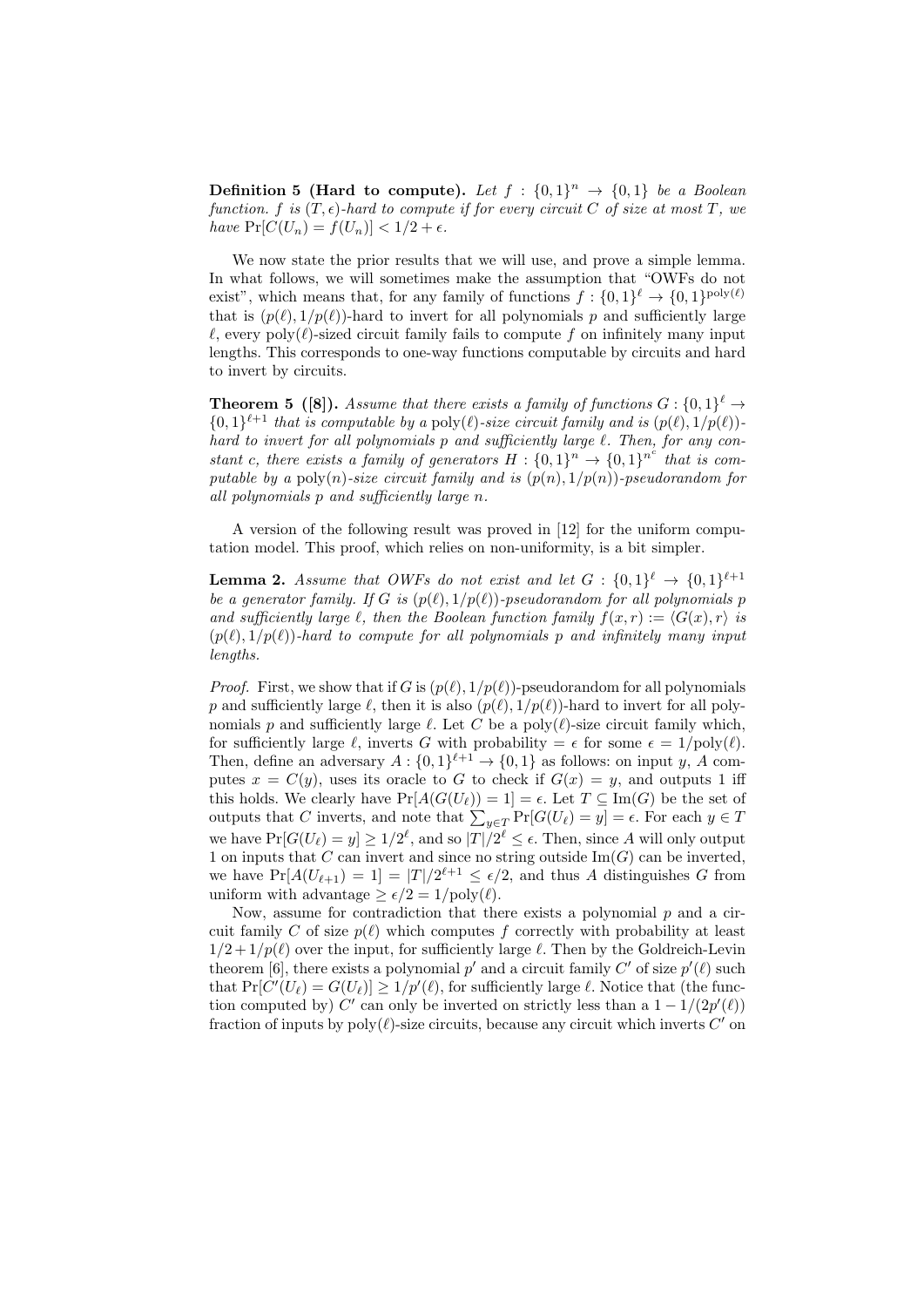a  $1-1/(2p'(\ell))$  fraction of inputs also inverts G on at least a  $1/(2p'(\ell))$  fraction of inputs. However, using the standard direct product construction (originally due to Yao [14]; see also [4] Theorem 2.3.2), this implies the existence of a one-way function, contradicting the assumption that OWFs do not exist.

By virtue of the above proof, Theorem 2 actually establishes a primitive black-box stretch-increasing construction which works when the oracle is any hard-to-invert function, and not only the special case of one-bit-stretch PRGs.

In order to apply the Nisan-Wigderson construction, we recall the notion of designs.

**Definition 6 (Design).** A collection of sets  $S_1, \ldots, S_d \subseteq [n]$  is an  $(n, d, \ell, \alpha)$ design if

1. 
$$
\forall i : |S_i| = \ell
$$
.  
2.  $\forall i \neq j : |S_i \cap S_j| \leq \alpha$ .

**Lemma 3** ([11]). For any integers d and  $\ell$  such that  $\log d \leq \ell \leq d$ , there exists a  $poly(d)\text{-}time\ constructible\ collection\ S_1,\ldots,S_d\ which\ is\ a\ (4\ell^2,d,\ell,\log d)\text{-}design.$ 

We now give the proof of Theorem 2.

**Theorem 2** Let  $c > 1$  be any constant. Then, for  $n = 17\ell^2$ , there exists a primitive black-box stretch-increasing construction  $H^{(\cdot)}: \{0,1\}^n \rightarrow \{0,1\}^{n^c}$  with stretch  $s := n^c - n$  from any family of one bit stretch generators  $G : \{0,1\}^{\ell} \rightarrow$  $\{0,1\}^{\ell+1}$ . In addition,  $H^{(\cdot)}$  is computable by a poly(n)-sized circuit family, and has the form

$$
H^G(x) := \langle G(q_1(x)), r_1(x) \rangle \oplus t_1(x) \circ \cdots \circ \langle G(q_{n+s}(x)), r_{n+s}(x) \rangle \oplus t_{n+s}(x)
$$

where  $q_i: \{0,1\}^n \rightarrow \{0,1\}^{\ell}$  specifies the ith query,  $r_i: \{0,1\}^n \rightarrow \{0,1\}^{\ell+1}$ specifies the parity function for the ith answer, and  $t_i: \{0,1\}^n \to \{0,1\}$  specifies whether to flip the ith bit.

*Proof.* Assume that OWFs exist, and let  $H' : \{0,1\}^n \to \{0,1\}^n$ <sup>e</sup> be the generator guaranteed by Theorem 5. Then, the construction  $H^{(\cdot)}$  is  $H^{G}(z) := H'(z)$  for any oracle  $G$ . (Note that this can be achieved in the form stated in the theorem by setting  $r_i(z) = 0^{\ell+1}$  for all i and z, and choosing the  $t_i$  appropriately to compute each bit of  $H'$ .)

Now assume that OWFs do not exist. Let  $G: \{0,1\}^{\ell} \to \{0,1\}^{\ell+1}$  be any generator family, and define  $f: \{0,1\}^{2\ell+1} \to \{0,1\}$  as  $f(x,r) := \langle G(x), r \rangle$ . Fix a constant  $c > 1$ , and define  $n = 4(2\ell + 1)^2$  (which is at most  $17\ell^2$  for sufficiently large  $\ell$ ). Let  $S_1, \ldots, S_{n^c}$  be the  $(n, n^c, 2\ell+1, c \log n)$  design guaranteed by Lemma 3. Then, the construction  $H^G: \{0,1\}^n \to \{0,1\}^{n^c}$  is defined as

$$
H^G(z) := f(z|_{S_1}) \circ \cdots \circ f(z|_{S_n c}).
$$

If there exists a polynomial p and a circuit family of size  $p(\ell)$  which distinguishes G from uniform with advantage at least  $1/p(\ell)$ , then the theorem is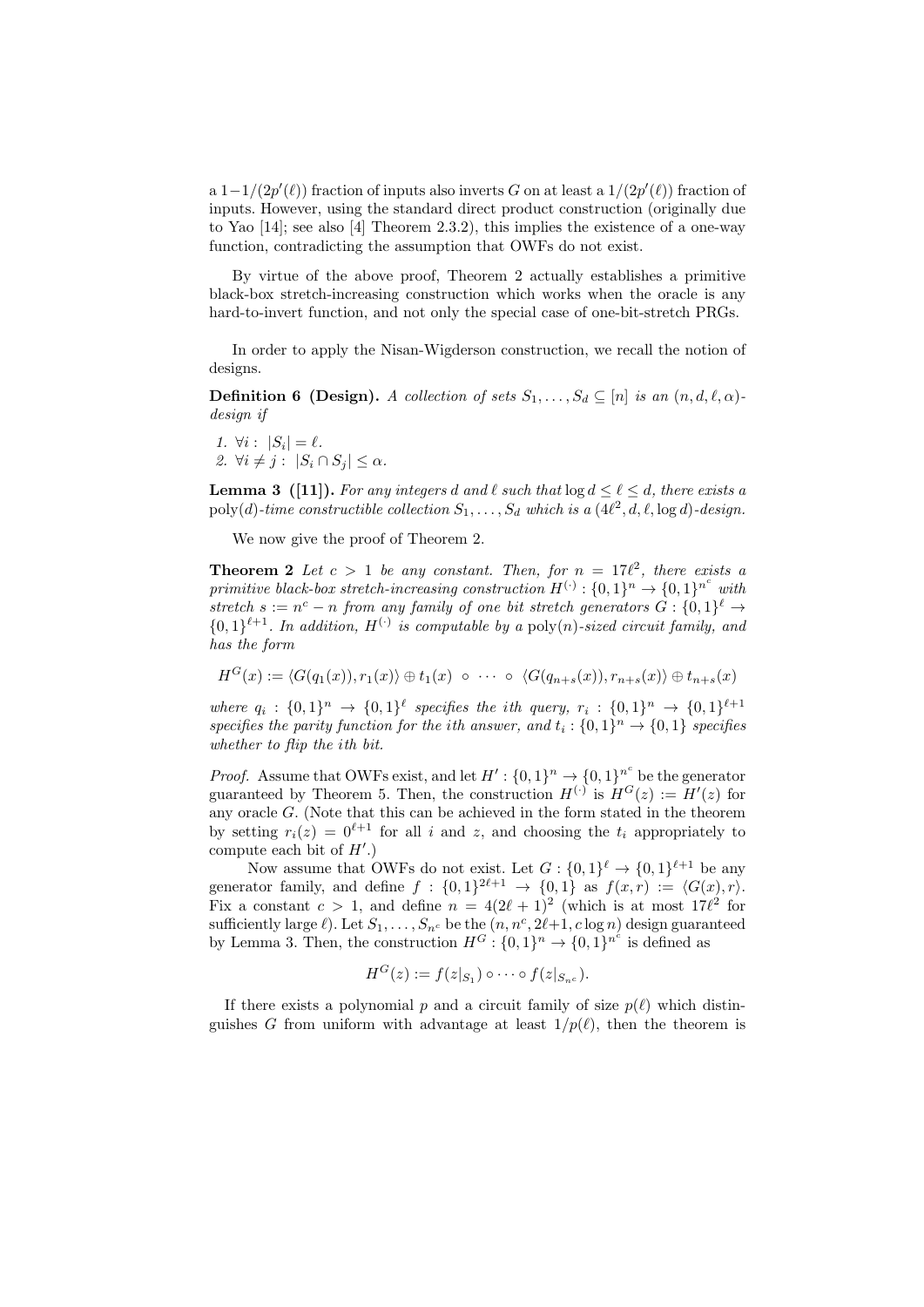trivially true. Thus, we can take G to be  $(p(\ell), 1/p(\ell))$ -pseudorandom for all polynomials p and sufficiently large  $\ell$ . Assume for contradiction that there exists a constant  $c_0$  and a circuit family A of size  $n^{c_0}$  that distinguishes  $H^G(U_n)$  from  $U_{n^c}$  with advantage  $1/n^{c_0}$ . Using the equivalence of distinguishing and next-bit predicting [14], this implies the existence of an  $i \in [n^c]$  and a circuit family  $A'$ :  $\{0,1\}^{i-1} \to \{0,1\}$  of size  $n^{O(c_0)}$  such that  $Pr\left[A'(H^G(U_n)|_{[i-1]}) = H^G(U_n)_i\right] \ge$  $1/2 + 1/n^{c+c_0}$ . Separating out the part of the input indexed by  $S_i$ , this can be rewritten as

$$
\Pr_{(x,y)\leftarrow (U_{2\ell+1},U_n)} \left[ A'(H^G(z)|_{[i-1]}) = H^G(z)_i \right] \ge 1/2 + 1/n^{c+c_0},\tag{2}
$$

where  $z \in \{0,1\}^n$  is defined by  $z|_{S_i} = x$  and  $z|_{\overline{S_i}} = y|_{\overline{S_i}}$ . By an averaging argument, there is a way to fix  $y \in \{0,1\}^n$  such that  $(2)$  holds; from here on we assume that this y is fixed. For each  $j \in [i-1]$ , define the function  $f_j : \{0,1\}^{2\ell+1} \to \{0,1\}$ as  $f_j(x) := f(z)$ , where now z is defined by  $z|_{S_i \cap S_j} = x_1 x_2 \cdots x_{|S_i \cap S_j|}$  and  $z|_{\overline{S_i \cap S_j}} = y|_{\overline{S_i \cap S_j}}$ . Note that since  $S_i \cap S_j \leq c \log n$  and y is fixed, each  $f_j$  is computable by a circuit family of size  $poly(n) = poly(\ell)$ . Finally, define the circuit family  $A'': \{0,1\}^{2\ell+1} \to \{0,1\}$  as  $A''(x) := A'(f_1(x), \ldots, f_{i-1}(x))$ . It can be easily checked that  $A''$  has size poly( $\ell$ ) and correctly computes f on a random input with probability at least  $1/2 + 1/n^{c+c_0}$ , contradicting Lemma 2.

# 4 Constructing the oracle generator

In this section we prove Theorem 4 (restated for convenience), which gives the one-bit-stretch oracle generator used in the proofs of our negative results (Theorems 1 and 3).

**Theorem 4** Let  $\ell, d \in \mathbb{N}$  be sufficiently large with  $d \leq \ell/2$ . Then, for any subset  $T \subseteq [\ell + 1]$  with  $|T| = \ell - d$  and any oracle  $\overline{A}$ , there exists a generator  $G: \{0,1\}^{\ell} \rightarrow \{0,1\}^{\ell+1}$  such that

1. G is a  $(2^{d/30}, 2^{-d/30})$ -PRG against adversaries with oracle access to A  $(and G).$ 

2. For every input  $x \in \{0,1\}^{\ell}$ ,  $G(x)|_T = x_1 x_2 \cdots x_{\ell-d}$ .

On constructing the oracle. A direct proof that a random function  $G: \{0,1\}^{\ell} \rightarrow$  $\{0,1\}^{\ell+1}$  is a pseudorandom generator even for circuits that have oracle access to G does not seem immediate to us. The existence of such oracles is shown via an indirect route in an unpublished manuscript of Impagliazzo  $[9]$  and  $-$  in a slightly different scenario – in a work by Zimand [15]. Both works proceed by considering an oracle one-way function, and then applying standard constructions of generators from one-way functions (for which one can now use [8] or  $[7]$ .

We proceed by first considering a hard-to-invert oracle permutation  $\pi$ , and then using the Goldreich-Levin hardcore bit [6] to get one bit of stretch. This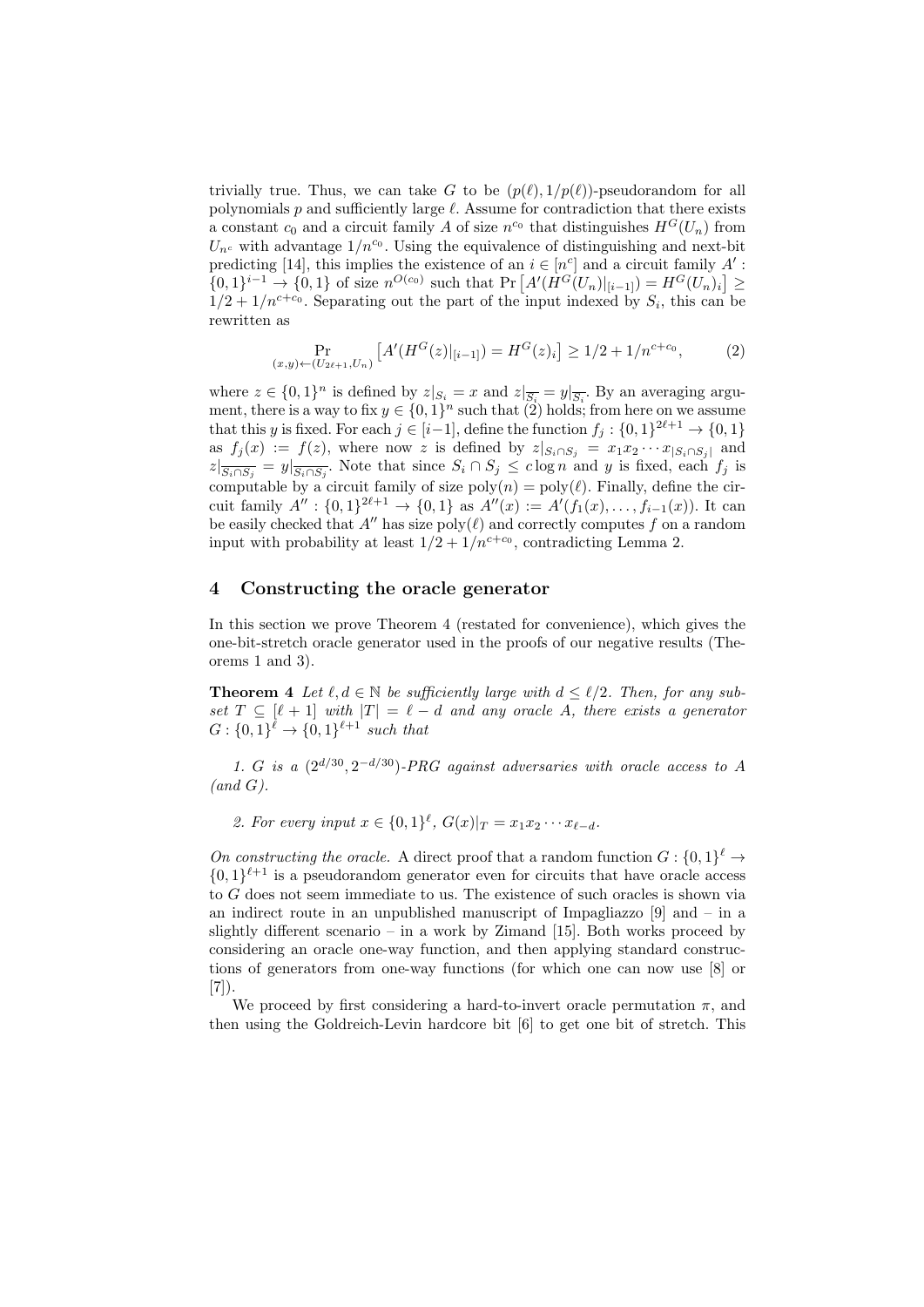approach will have security exponential in the input length of  $\pi$ , and so we can apply  $\pi$  to the relatively few  $(\Theta(\ell/\log \ell))$  bits outside of  $|T|$ , and then use padding to get a generator  $G$  on  $\ell$  bits that reveals most of its input

We know of two ways to demonstrate the existence of such a permutation  $\pi$ . One is via a theorem in [3] which uses a clever encoding argument to prove that a random permutation is hard to invert with very high probability. They show that if there exists a small circuit which inverts a permutation  $\pi$  on some fraction of inputs, then  $\pi$  can be succinctly encoded when the circuit is given as advice. Then, since only a small number of permutations have succinct encodings, the probability that a random  $\pi$  can be sufficiently inverted by a fixed circuit is small, and a union bound over circuits gives the result.

The second way, and the one that we use here, is an arguably more direct argument showing that any fixed circuit with access to a fixed auxiliary oracle has negligible probability (over the choice of permutation) of sufficiently inverting the permutation. This method is from [9] and [15] (though they consider general length-preserving functions rather than permutations), and hinges on a combinatorial trick which originally appeared in [5]. Briefly, it is shown that for a fixed circuit  $C$ , the expected number of subsets of size k that are inverted by  $C$ is not too large. Then, Markov's inequality is used to show that the probability that C inverts any set of size  $m \approx k^2$  is small, since to do so C would have to invert each of its  $\binom{m}{k}$  subsets of size k (this is the combinatorial trick).

We now turn to the formal proof of Theorem 4. There are two main ingredients; the first is the well-known Goldreich-Levin hard-core bit theorem [6]. It can be checked that the standard proof of this theorem relativizes; we omit the details.

**Theorem 6.** Let  $f: \{0,1\}^d \to \{0,1\}^m$  be a function, and let A be any oracle. Let C be an oracle circuit of size T such that  $Pr[C^A(f(U_d), U'_d) = \langle U_d, U'_d \rangle] \ge$  $1/2 + \epsilon$ . Then, for d sufficiently large, there exists an oracle circuit B of size at most  $\alpha \cdot T \cdot (d/\epsilon)^2$  (where  $\alpha$  is a universal constant) such that  $Pr[B^A(f(U_d))]$  $[U_d] \geq \epsilon^3/8d.$ 

The second ingredient is the fact that there exist permutations  $\pi$  which are hard to invert even for adversaries that have access to  $\pi$  and to an arbitrary fixed auxiliary oracle.

**Theorem 7.** Let  $d \in \mathbb{N}$  be sufficiently large. Then for any oracle A, there exists a permutation  $\pi: \{0,1\}^d \to \{0,1\}^d$  that is  $(2^{d/5}, 2^{-d/5})$ -hard to invert against adversaries with oracle access to  $\pi$  and A.

Before giving the proof, we state and prove two lemmas. The aforementioned combinatorial trick, due to [5], is given by the following lemma.

**Lemma 4.** Let U be a finite set, let  $\Gamma = \{\phi : U \to \{0,1\}\}\$ be a family of predicates on U, and let  $p_k$  be an upper bound on the probability that  $\phi$  chosen uniformly from  $\Gamma$  returns true for every element in a subset of size k, i.e.

$$
\forall K \subseteq U, |K| = k : \Pr_{\phi \leftarrow \Gamma} \left[ \prod_{x \in K} \phi(x) = 1 \right] \leq p_k.
$$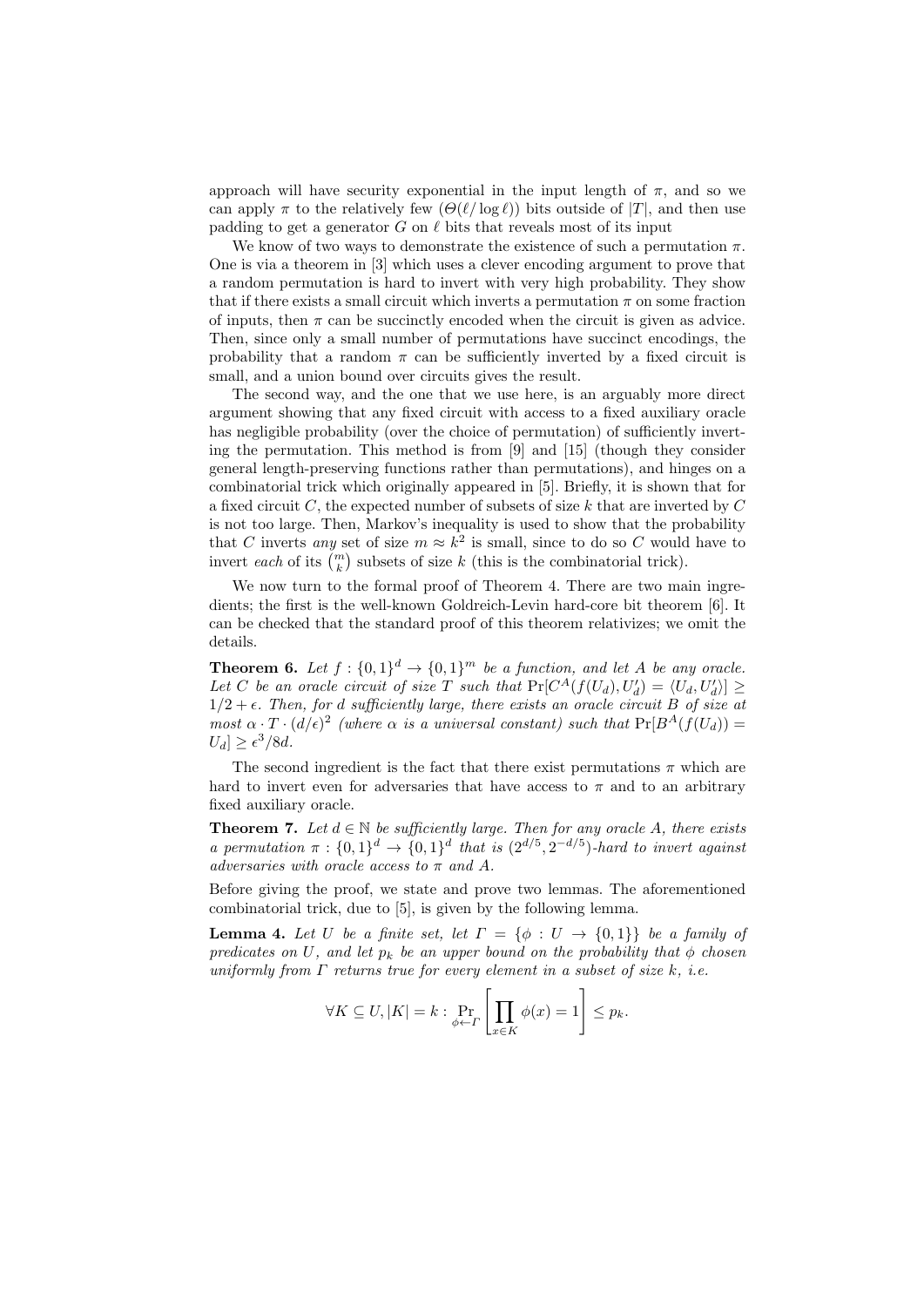Then, for any m such that  $k \le m \le |U|$ , we have

$$
\Pr_{\phi \leftarrow \Gamma} \left[ \exists M \subseteq U, |M| \ge m : \prod_{x \in M} \phi(x) = 1 \right] \le \frac{\binom{|U|}{k} \cdot p_k}{\binom{m}{k}}.
$$

*Proof.* Let  $\phi(X)$  denote  $\prod_{x \in X} \phi(x)$ . We have  $\mathbb{E} [|\{K \subseteq U : |K| = k \text{ and } \phi(K) = 1\}|] \le$  $\binom{|U|}{k} \cdot p_k$  by linearity of expectation. Then the lemma follows from double counting, because for any set  $M \subseteq U$  of size  $m, \phi(M) = 1$  iff  $\phi(K) = 1$  for every one of the  $\binom{m}{k}$  subsets  $K \subseteq M$  of size k.

We now explain why this lemma is helpful. Following [9] and [15], we bound the probability (over the permutation  $\pi$ ) that a fixed circuit C of size s inverts a fixed set K of size  $k$ ; this is done by considering the probability that any  $k$  out of the at most ks distinct queries made by  $C$  on inputs from  $K$  are mapped by  $\pi$  to K; specifically, we bound

$$
p_k \leq \binom{ks}{k} \cdot \left(\frac{k}{|U|}\right)^k \approx \frac{s^k}{\binom{|U|}{k}}.
$$

The factor of  $s^k$  means that we cannot use a union bound over all  $\binom{|U|}{k}$  subsets of size k. So we instead use Lemma 4, choosing m so that  $\binom{m}{k} \approx s^{2.3k}$ , which makes the probability of inverting a set of size m small enough to use a union bound over all circuits.

We also require a bound on the number of oracle circuits of a given size.

**Lemma 5.** There are at most  $2^{s(3+4\log s)}$  oracle circuits of size s which have access to two oracles  $\pi$  and A.

*Proof.* We define the size of a circuit to be the number of wires it has; this is also an upper bound on the number of gates. For each wire in the circuit, we must specify two things:

- which gate it is an output of (or if it is an input wire) and which position it is in for this gate
- which gate it is an input of (or if it is an output wire) and which position it is in for this gate

Note that the positions are relevant for wires incident on oracle gates, as the functions computed by these gates may not be symmetric. Specifying either incident gate for a given wire takes  $\log s$  bits (as there are at most s gates), and likewise each position can be specified with  $\log s$  bits. Therefore, each of the s wires can be specified with  $4 \log s$  bits. Finally, for each gate, we must specify which of the five types it is  $(\wedge, \vee, \neg, \pi\text{-oracle or }A\text{-oracle})$ , which takes three bits.

*Proof (Proof of Theorem 7).* We will in fact show that a random  $\pi$  has the desired property with probability at least  $1 - 2^{-2^{d/4}}$ . Fix an oracle A and an oracle circuit C of size s. Fix a subset  $K \subseteq \{0,1\}^d$  of size k; we will first bound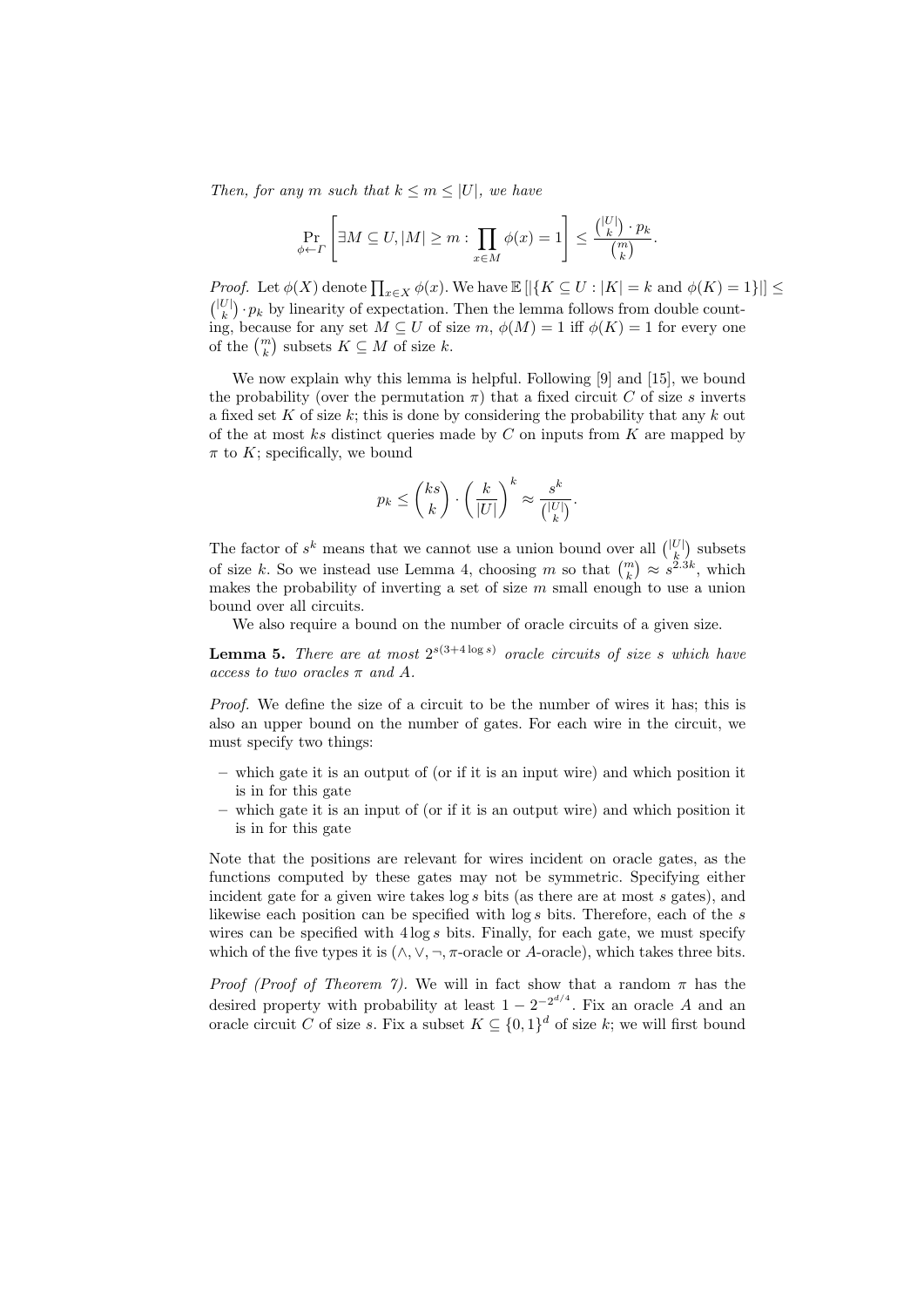the probability that C inverts all of K. Let  $Q_x^{\pi}$  denote the set of at most s distinct queries that  $C^{A,\pi}(x)$  makes to  $\pi$  (for some choice of x and  $\pi$ ), and let  $Q_K^{\pi} := \bigcup_{x \in K} Q_x^{\pi}$ . We assume without loss of generality that the last query that C makes to  $\pi$  is the string that C outputs (this is justified because any circuit which does not query its output string can be modified into one that does with an increase in size that is so small as to not affect the union bound below).

A necessary condition for C to invert all of K is that  $\pi^{-1}(x) \in Q_K^{\pi}$  for all  $x \in K$ . Since  $|Q_K^{\pi}| \leq ks$ , we can bound this by

$$
\Pr_{\pi} \left[ \forall x \in K : \pi^{-1}(x) \in Q_K^{\pi} \right] \le \Pr_{\pi} \left[ \exists X \subseteq Q_K^{\pi} : \bigcup_{x \in X} \pi(x) = K \right] \\
\le \binom{ks}{k} \cdot \left( \frac{k}{2^d} \right) \left( \frac{k-1}{2^d-1} \right) \cdots \left( \frac{1}{2^d-k+1} \right) \\
\le \left( \frac{eks}{2^d} \right)^k.
$$

We now apply Lemma 4 in the obvious way: U is  $\{0,1\}^d$ , and there is a predicate  $\phi_{\pi} \in \Gamma$  for each permutation  $\pi$ , where  $\phi_{\pi}(x) = 1$  iff  $C^{A,\pi}(x) = \pi^{-1}(x)$ . By the lemma, the probability that there exists a set M of size  $m \geq k$  such that C inverts every element of M is bounded from above by  $(e^2 \cdot k \cdot s/m)^k$ . Choosing  $k = 2^{d/3}, m = 2^{4d/5}$  and  $s = 2^{d/5}$ , this is bounded by  $2^{-2^{d/3}}$  for sufficiently large d. By Lemma 5, there are at most  $2^{2^{d/5} \cdot \Theta(d)}$  circuits of size  $2^{d/5}$ , and so the probability over the choice of  $\pi$  that there exists a circuit of size  $2^{d/5}$ which inverts a set of size at least  $2^{4d/5}$  is at most  $2^{-2^{d/3}+2^{d/5}\cdot\Theta(d)} < 2^{-2^{d/4}}$  for sufficiently large d. Therefore,  $\pi$  is  $(2^{d/5}, 2^{-d/5})$ -hard to invert with probability at least  $1 - 2^{-2^{d/4}}$ .

We may now give the proof of Theorem 4.

*Proof (Proof of Theorem 4).* Let the oracle A and the subset T be given. Recall that  $|T| = \ell - d$ , and let  $\pi : \{0,1\}^d \to \{0,1\}^d$  be the permutation guaranteed by Theorem 7 which is  $(2^{d/5}, 2^{-d/5})$ -hard to invert against adversaries with oracle access to  $\pi$  and A. Then, the generator G treats its input  $x \in \{0,1\}^{\ell}$  as  $(x_1, x_2, x_3) \in \{0, 1\}^{\ell - 2d} \times \{0, 1\}^d \times \{0, 1\}^d$ , and outputs the  $(\ell + 1)$ -bit string defined as follows:

 $G(x)|_{[\ell+1]\setminus T} = \pi(x_3) \circ \langle x_3, x_2 \rangle$   $G(x)|_T = x_1 \circ x_2.$ 

Now assume for contradiction that there exists an oracle circuit  $C: \{0,1\}^{\ell+1} \to$  $\{0,1\}$  of size at most  $2^{d/30}$  such that  $Pr[C^{A,G}(G(U_{\ell}))] = 1] - Pr[C^{A,G}(U_{\ell+1})]$  $1 \geq 2^{-d/30}$  (dropping the absolute value w.l.o.g.). Because the permutation  $\pi$  is the only part of  $G$ 's output which may be "difficult" to compute, we can take  $C$  to have oracles  $(A, \pi)$  instead of  $(A, G)$  at the cost of increasing C's size by a factor of poly(d). We construct a probabilistic oracle circuit  $IP: \{0,1\}^d \times \{0,1\}^d \rightarrow$  $\{0,1\}$  which, on input  $(x, y)$ , tries to compute  $\langle \pi^{-1}(x), y \rangle$ . IP<sup>A, $\pi(x, y)$ </sup> performs the following steps: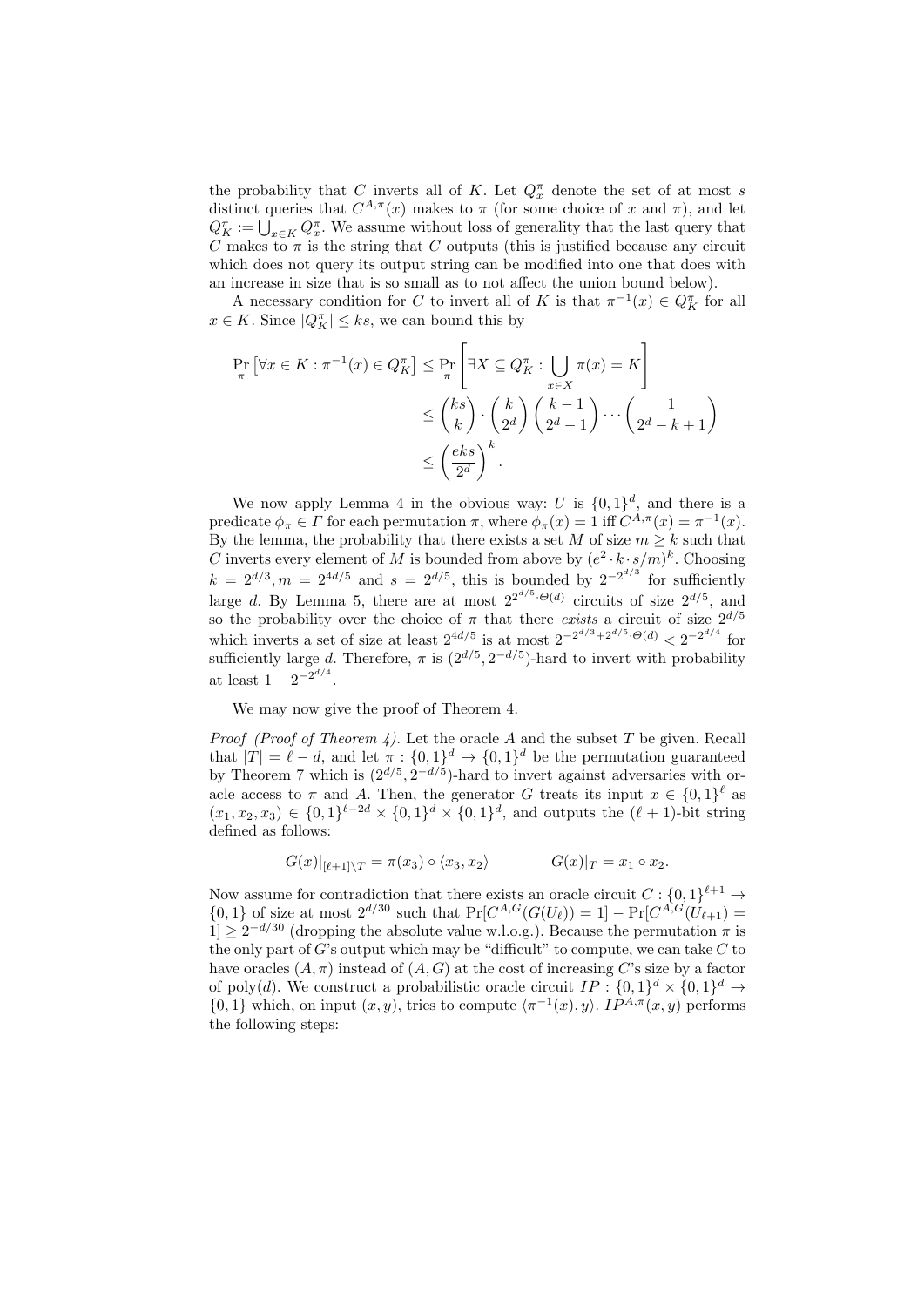- 1. chooses a random string  $z \in \{0,1\}^{\ell-2d}$  and a random bit  $b \in \{0,1\}$
- 2. constructs the  $(\ell + 1)$ -bit string w defined by  $w|_{[\ell+1]\setminus T} = x \circ b$ ,  $w|_{T} = z \circ y$
- 3. computes  $C^{A,\pi}(w)$  and outputs  $C^{A,\pi}(w) \oplus 1 \oplus b$

We clearly have  $|IP| \leq |C| \cdot \text{poly}(d) \leq 2^{d/30} \cdot \text{poly}(d)$ . Consider the behavior of  $IP^{A,\pi}$  on a uniformly random input  $(x, y)$ . It is easy to see that the string w is distributed according to  $U_{\ell+1}$ . If we condition on the chosen bit b being equal to  $\langle \pi^{-1}(x), y \rangle$  (which happens with probability 1/2), then w is distributed according to  $G(U_{\ell})$ . For brevity, let  $E_{IP}$  denote the event  $IP^{A,\pi}(x,y) = \langle \pi^{-1}(x), y \rangle$ , and let  $E_b$  denote the event  $b = \langle \pi^{-1}(x), y \rangle$ . Then,

$$
Pr[E_{IP}] = \frac{1}{2} \left( Pr[E_{IP} | E_b] + Pr[E_{IP} | \overline{E_b}] \right)
$$
  
=  $\frac{1}{2} \left( Pr[C^{A,\pi}(w) = 1 | E_b] + (1 - Pr[C^{A,\pi}(w) = 1 | \overline{E_b}]) \right)$   
=  $1/2 + Pr[C^{A,\pi}(w) = 1 | E_b] - Pr[C^{A,\pi}(w) = 1]$   
=  $1/2 + Pr[C^{A,\pi}(G(U_{\ell})) = 1] - Pr[C^{A,\pi}(U_{\ell+1}) = 1]$   
 $\ge 1/2 + 2^{-d/30}.$ 

The probabilities are over both  $(x, y)$  and the internal randomness of IP; by a standard averaging argument, we can fix the internal randomness of IP to get a deterministic circuit which computes  $\langle \pi^{-1}(x), y \rangle$  on a random  $(x, y)$  with the same success probability. Then for sufficiently large  $d$ , Theorem  $6$  gives an oracle circuit of size at most  $2^{d/30} \cdot \text{poly}(d) \cdot O(d^2 \cdot 2^{2d/30}) \leq 2^{d/5}$  that, when given access to A and  $\pi$ , inverts  $\pi$  with probability at least  $2^{-3d/30}/8d \geq 2^{-d/5}$ over its input, contradicting the hardness of  $\pi$ .

Acknowledgements. We are very grateful to Benny Applebaum for several useful comments, and especially for pointing out the strengthening of Theorem 1 and allowing us to include a proof in §1.1. We also would like to thank Russell Impagliazzo for sharing [9] with us, and the anonymous TCC referees for helpful feedback.

#### References

- 1. Benny Applebaum, Yuval Ishai, and Eyal Kushilevitz. Cryptography in  $NC<sup>0</sup>$ . SIAM J. Comput., 36(4):845–888, 2006.
- 2. Josh Bronson, Ali Juma, and Periklis A. Papakonstantinou. Limits on the stretch of non-adaptive constructions of pseudo-random generators. In 8th Theory of Cryptography Conference (TCC), 2011.
- 3. Rosario Gennaro, Yael Gertner, Jonathan Katz, and Luca Trevisan. Bounds on the efficiency of generic cryptographic constructions. SIAM J. Comput., 35(1):217–246, 2005.
- 4. Oded Goldreich. Foundations of Cryptography: Volume 1, Basic Tools. Cambridge University Press, 2001.
- 5. Oded Goldreich, Hugo Krawczyk, and Michael Luby. On the existence of pseudorandom generators. SIAM J. Comput., 22(6):1163–1175, 1993.